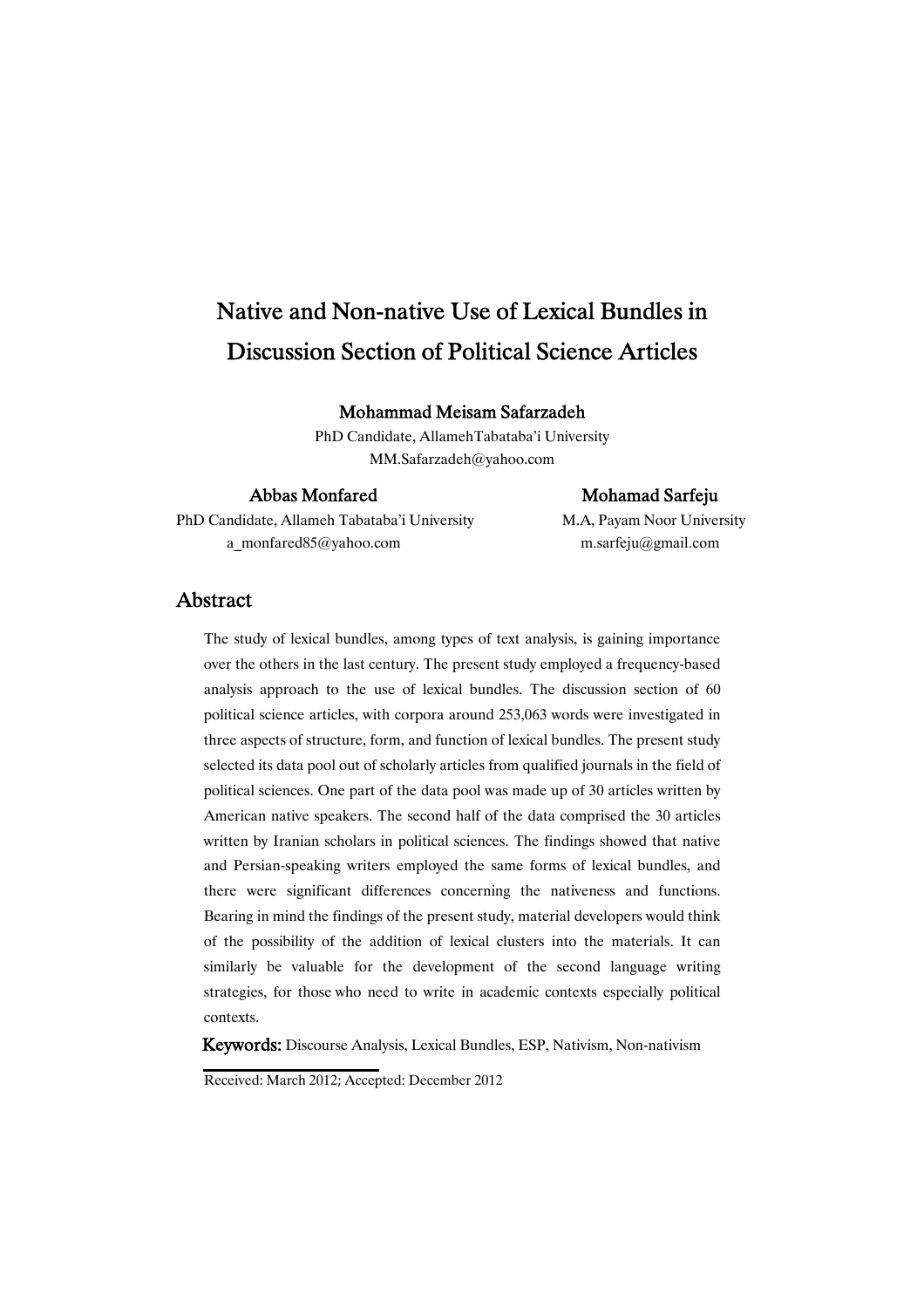### 1.Introduction

The literature of applied linguistic over the last two decades has seen numerous pieces of study around discoursal characteristics of texts. This group studies might directly or indirectly contribute to the field of ESP (e.g., Grabe & Kaplan, 1999; cited in Biber, Conrad & Cortex, 2004). That group of studies which made use of corpus data somewhat paved the way for the tenable recognition of lexical chunks (Altenberg, 1998; Wray, 2002; cited in Chen & Baker, 2010).

To deal with the complex nature and to put emphasis on the significance of lexical units, different approaches, methods, and criteria have been employed (Biber et al., 2004). Moreover, scholars are attaching more importance to the study of lexical units over other types of discourse analyses (Barber, 1962; Dudley-Evans & ST John, 1988; Ewer & Huges-Davies, 1971). While the number of studies demonstrates the significance of multi-word units, there is little consensus on the definition and description of the characteristics, identification methodologies, and even fixed expressions for calling them (Biber et al., 2004). Thus, there seems to be no single comprehensive approach which can comprehensively capture the whole.

As mentioned above, the findings of these groups of studies can positively and effectively inform the fields of ESP in general and EAP in particular (Byrd & Coxhead, 2010). The main focus in ESP is on language in context, rather than on decontextualized grammar teaching and teaching of language mechanics (Fiorito, 2012). Academic writing in a particular field entails knowledge of the field and having control over the conventions on which the discourse of the field is established if one is willing to have voice and to be effective in capturing and manipulation of the available linguistic features based on rhetorical requirements of a particular discourse community. Bearing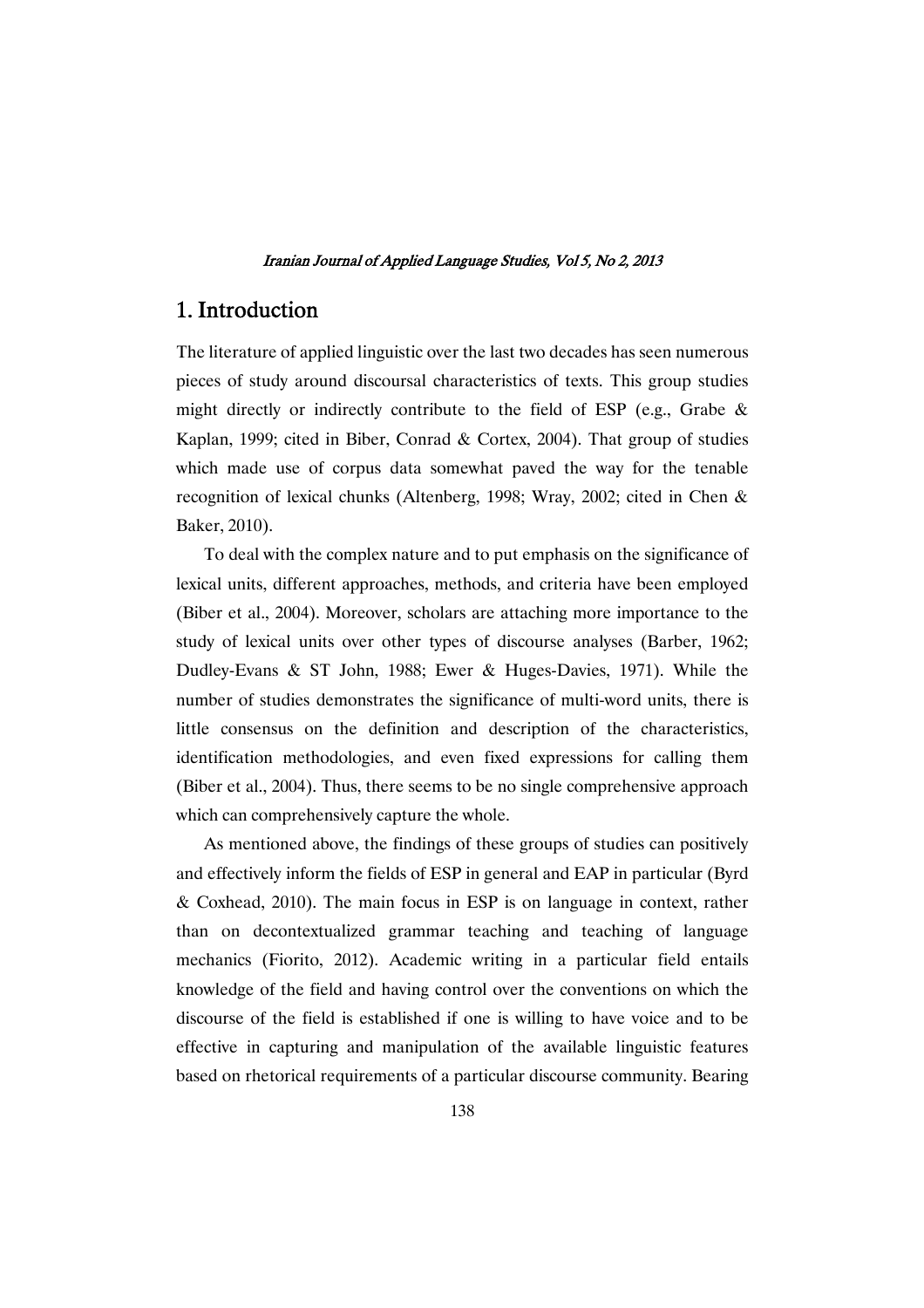in mind the fact that there is no consensus on what should be done to see the behavior of lexical bundles, this study aimed to investigate these units from form, structure and function points of view. To these ends, the present study was conducted to explore whether Persian-speaking writers use lexical bundles in the same sequential patterns (forms), frequency, and function as native speakers typically do in their written texts.

### 2. Review of Literature

### 2.1. Word Combinations Research

The study of fixed/multi-word expressions has received much attention on the part of the researchers for a long time. Different researchers apparently followed their own rubrics in naming these expressions, some names are more frequently used including 'lexical phrases', 'formulas', 'routines', 'fixed expressions', 'prefabricated patterns', and 'lexical bundles' (Biber et al., 2004, p. 372).

These fixed expressions (Moon, 1998) have the potentiality to define a type of criteria to define a threshold level to distinguish native speakers from nonnative ones as Haswell (1991, p. 236) argues "the absence of such clusters might reveal the lack of fluency of a novice or newcomers to that community". The more frequent use of lexical items signals the more competent language use within a register (Cortes, 2004). In effect, competent user's preferences for certain word clusters over others demand a kind of sensitivity on the part of a novice user to gain control of a new register (Hyland, 2008). Moreover, most of these expressions or word sequences can be patterned in the form of fixed expressions since 80% of natural language could be formulated in this way (Altenberg, 1998). It is also argued that "most everyday words do not have an independent meaning, or meanings, but are components of a rich repertoire of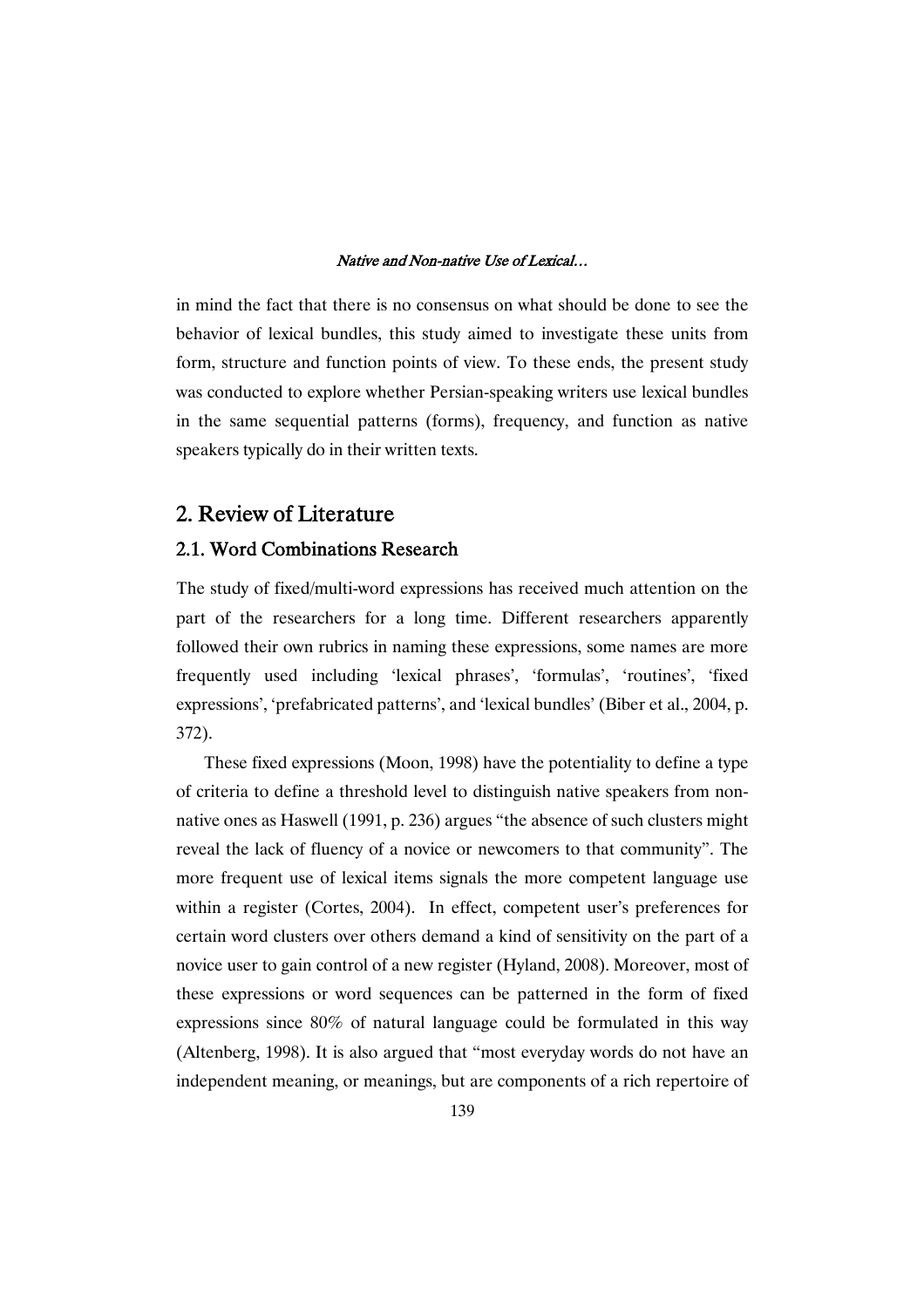multi-word patterns that make up a text" (Sinclair, 1991, p. 108). Pawley and Syder (1983) also emphasized the significance of fixed phrases and put forward the specific discourse functions they perform, which are thought to play a significant role in fluent language production, particularly spoken language. Besides, it is probably related to some degree of maturity or competency in production as writers increasingly rely on collocations or word sequences and the less use of these fixed expressions may be the characteristic behavior of novice writers (Haswell, 1991). It is interesting that there are researchers who consider that the contribution of the pragmatic use of a word to a sense of coherence can also be captured in the application of these lexical patterns; thus, lexical phrases can consist of one word to many words (Byrd & Coxhead, 2010).

### 2.2. Form and Structure

While some researchers are willing to use their own terms once they talk about the morphological characteristics of lexical bundles, one is increasingly expected to see the employment of form and structure criteria more than others. But, disagreement in the application of alternative terms for lexical bundles or phrases might indicate a certain degree of terminological misperception. Clusters, recurrent word combinations, lexical phrases, phrasicon, n-grams, bundles, and recurrent word strings are among the terms frequently and interchangeably applied by scholars in this field of study (Chen & Baker, 2008).

According to Biber et al. (1999), most studies on the frequent word combinations apply the structural classification of lexical expressions in the Longman Grammar of Spoken and Written English (Biber et al., 1999). They suggested fourteen groups of lexical bundles for conversation, and twelve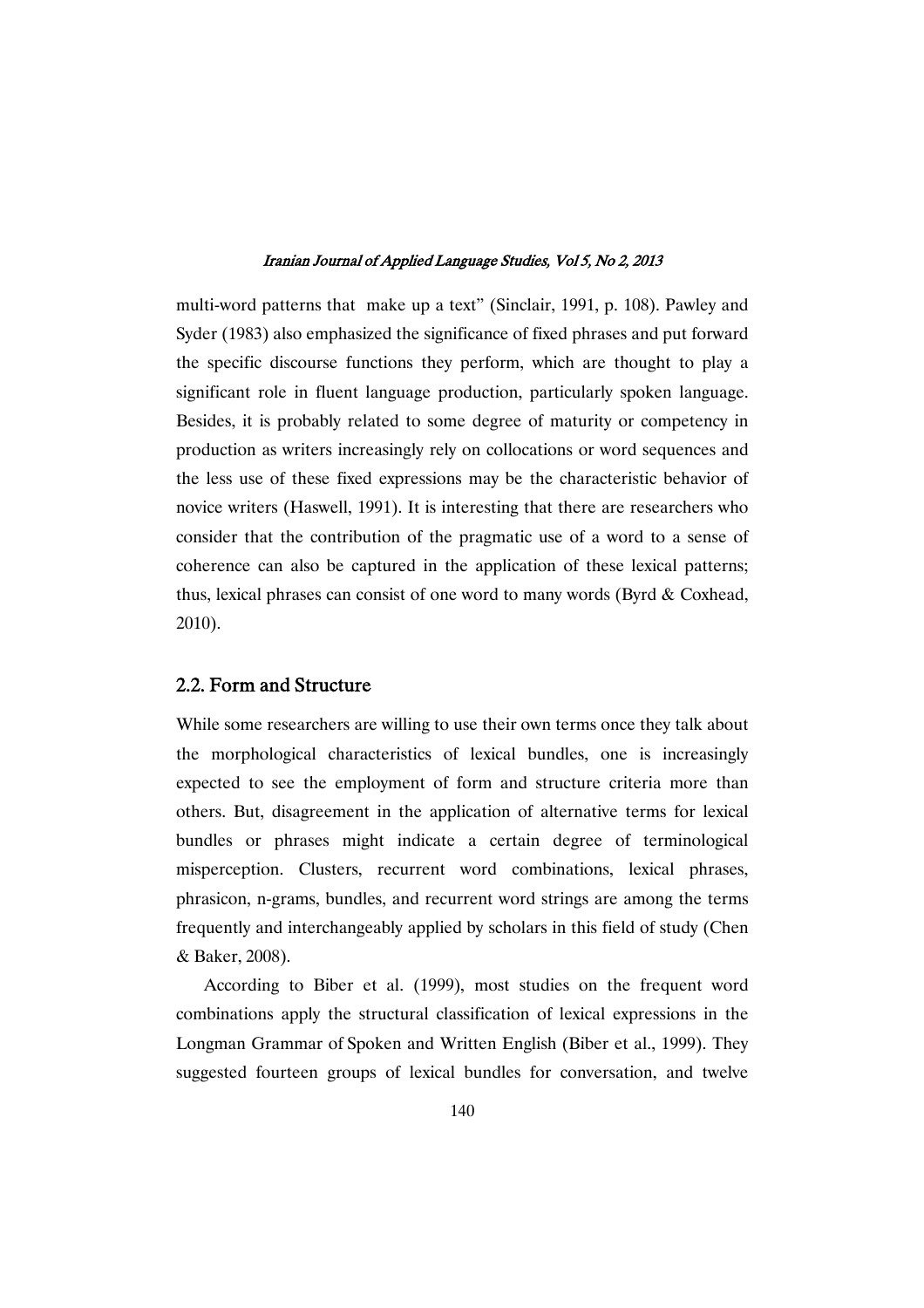groups for academic prose; however, commonalities exist across groups. Chen and Baker (2010) differentiated three general structural categories of "NPbased", "PP-based", and "VP-based", the NP-based referring to any noun phrases containing post-modifier fragments such as 'the aim of', the PP-based referring to those beginning with preposition followed by a noun-phrase fragment like 'within the realm of', and VP-based be referring to any combinations containing a verb constituent such as 'have/has to do with'. Biber et al. (2004) argued that most lexical bundles do not act as a whole structural unit; instead, they connect two structural units although the manner they make connections among discourse contexts, genres, and registers is various, prevalent use of lexical bundles certainly is acknowledged in various studies (Biber & Barbieri, 2007; Wray, 2000; Wray & Perkins, 2000). In academic writing, most bundles are included in noun or prepositional phrases (Hyland, 2008a). Hyland (2008a) also argued that the noun phrase containing of-phrase constituents is the most common structure in academic genres as it is also noted by Byrd and Coxhead (2010) that academic prose is thought to be 'nouncentric'. Moreover, they acknowledged the coincidence of results with Hyland (2008b) in the fact that passive bundles are one of the characteristic features of scientific writing. Furthermore, Chen and Baker (2010) stressed the different structural properties of lexical bundles comparing conversations and the academic prose, the former being clausal and the latter being phrasal.

Biber et al. (2004) recognized three main structural categories of lexical bundles. Type one involves bundles containing verb phrase fragments.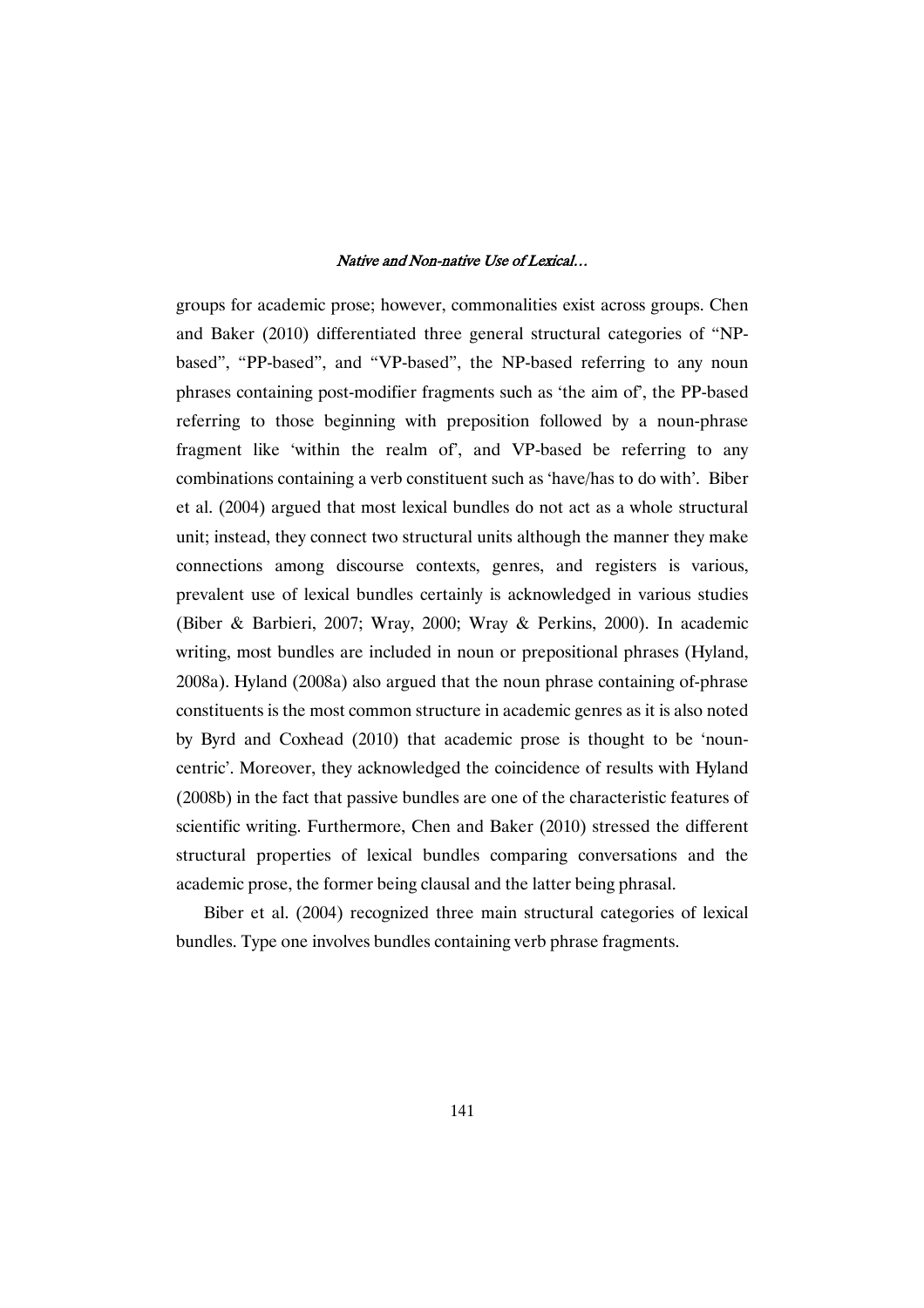#### Table 1. Structural Types of Lexical Bundles (Adopted from Biber et al., 2004, p. 381)

Lexical bundles incorporated in verb phrase fragments

1a. (connector +) 1st/2nd person pronoun + VP fragment: e.g., you don't have to, I'm not going to, and well I don't know 1b. (connector  $+$ ) 3rd person pronoun  $+$  VP fragment: e.g., it's going to be, that's one of the, and this is <sup>a</sup> 1c.discoursemarker+ VPfragment: e.g., I mean you know, you know it was, I mean I don't 1d. verb phrase with active verb: e.g., is going to be, is one of the, have <sup>a</sup> lot of, take <sup>a</sup> look at 1e. Verb phrase with passive verb: e.g., is based on the, can be used to, shown in figure N 1f. yes-no question fragments:

e.g., are you going to, do you want to, does that make sense

#### 1g. WH-question fragments:

e.g., what do you think, how many of you, what does that mean

Type two comprises bundles which make use of dependent clause fragments along with simple verb fragments.

### Table 2. Structural Types of Lexical Bundles (Adopted from Biber et al., 2004, p. 381)

Lexical bundles incorporated in dependent clause fragments

### $2a.1st/2nd$  person pronoun + dependent clause fragment:

e.g., I want you to; I don't know if, you might want to

### 2b. WH-clause fragments:

e.g., what I want to, what's going to happen, when we get to

#### 2c. If-clause fragments:

e.g., if you want to, if you have a, if we look at

#### 2d. (verb/adjective+) to-clause fragment:

e.g., to be able to, to come up with, and want to do is

#### 2e. That-clause fragments:

e.g., that there is a, that I want to, that this is <sup>a</sup>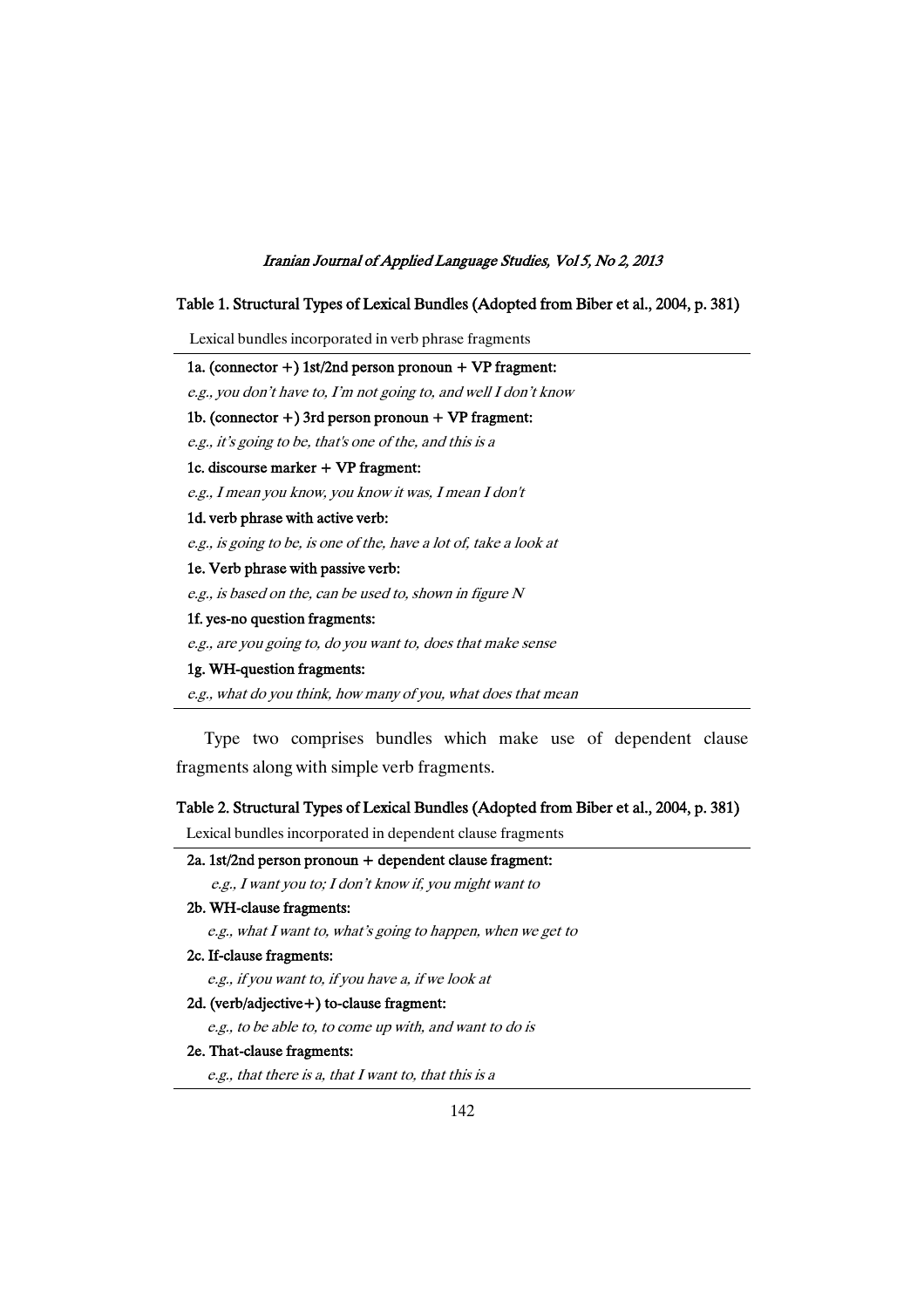Type three contains bundles which are phrasal in structure such as prepositional phrases.

### Table 3. Structural Types of Lexical Bundles (Adopted from Biber et al., 2004, p. 381)

Lexical bundles incorporated in noun phrase and prepositional phrase fragments

| 3a. (connector $+$ ) Noun phrase with of-phrase fragment:    |
|--------------------------------------------------------------|
| e.g., one of the things, the end of the, a little bit of     |
| 3b. Noun phrase with other post-modifier fragment:           |
| e.g., a little bit about, those of you who, the way in which |
| 3c. other noun phrase expressions:                           |
| e.g., a little bit more or something like that               |
| 3d. Prepositional phrase expressions:                        |
| e.g., of the things that, at the end of, at the same time    |
| 3e. Comparative expressions:                                 |
| e.g., as far as the, greater than or equal, as well as the   |

Considering the form rubric, researchers try to describe bundles in terms of the length of bundle unit or the number of constituents, e.g., how many words should be counted as one bundle unit while most of the time bundles of a shorter length are subsumed under the longer ones. In order to make a corpora manageable, to avoid idiosyncrasies, and to provide a condition for a concordance tool to have precise checks, most researchers (Biber et al., 2004; Chen & Baker, 2010; Cortes, 2004; & Hyland, 2008a) agreed on a four-word unit of lexical bundle unit.

### 2.3.Function

Many of current studies have viewed and analyzed bundles by taking into account two criteria namely structure and function (i.e., Biber & Barbieri, 2007; Biber et al., 1999; Biber et al., 2004; Chen & Baker, 2010; Cortes, 2004;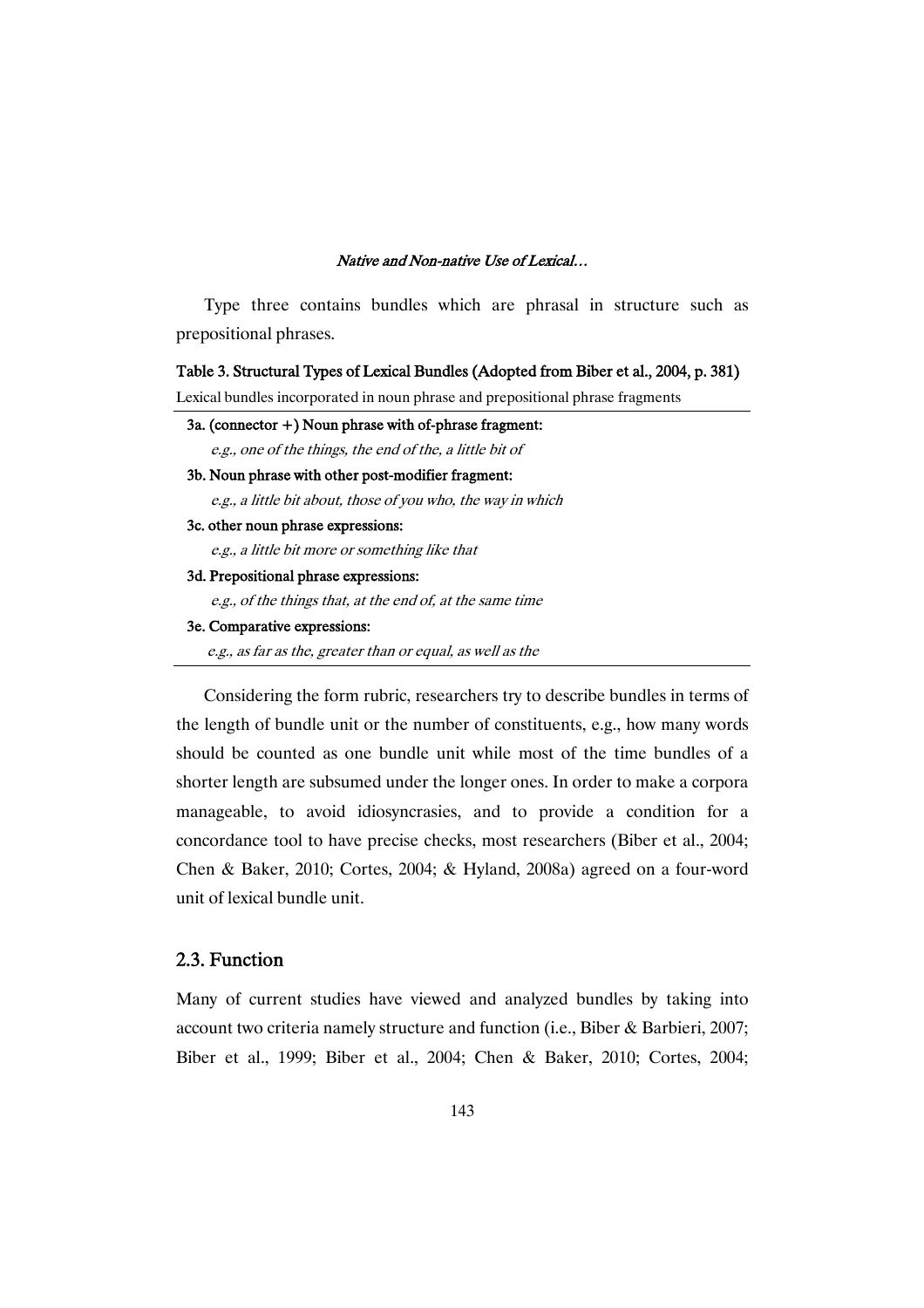Eisenmann, Wagner & Cortes, 2008; Hyland, 2004; Hyland, 2008). Functionally, particular significant features are accredited to the occurrence of lexical bundles. They typically have particular discourse functions concerning stance, discourse organization, or referential framing; and they are significantly more common in spoken discourse than in written discourse. In thespoken discourse, interlocutors have to meet the requirements of any discourse situation through performing varieties of functions, not essentially in simultaneity (Biber et al., 1999).

### 2.3.1. Lexical Bundles Functions

### 1. Classic Model:

Comprising larger corpora containing casual conversations, textbooks, course packs, service encounters, institutional texts, and so on, Biber's model (2004) has gained the attention of the most researchers. In this taxonomy, he made a distinction among three main categories: stance expressions, discourse organizers, and referential expressions.

### I. Stance expressions

Stance expressions offer a formula for the writer to interpret next proposition so as to translate two types of meaning containing epistemic and attitude/modality. Moreover, it should be taken into account that stance bundles can be either personal or impersonal.

### II. Discourse organizers

Discourse organizing bundles are used by speakers and writers in order to introduce a topic, put emphasis on a topic, and to elaborate or to make a topic clear.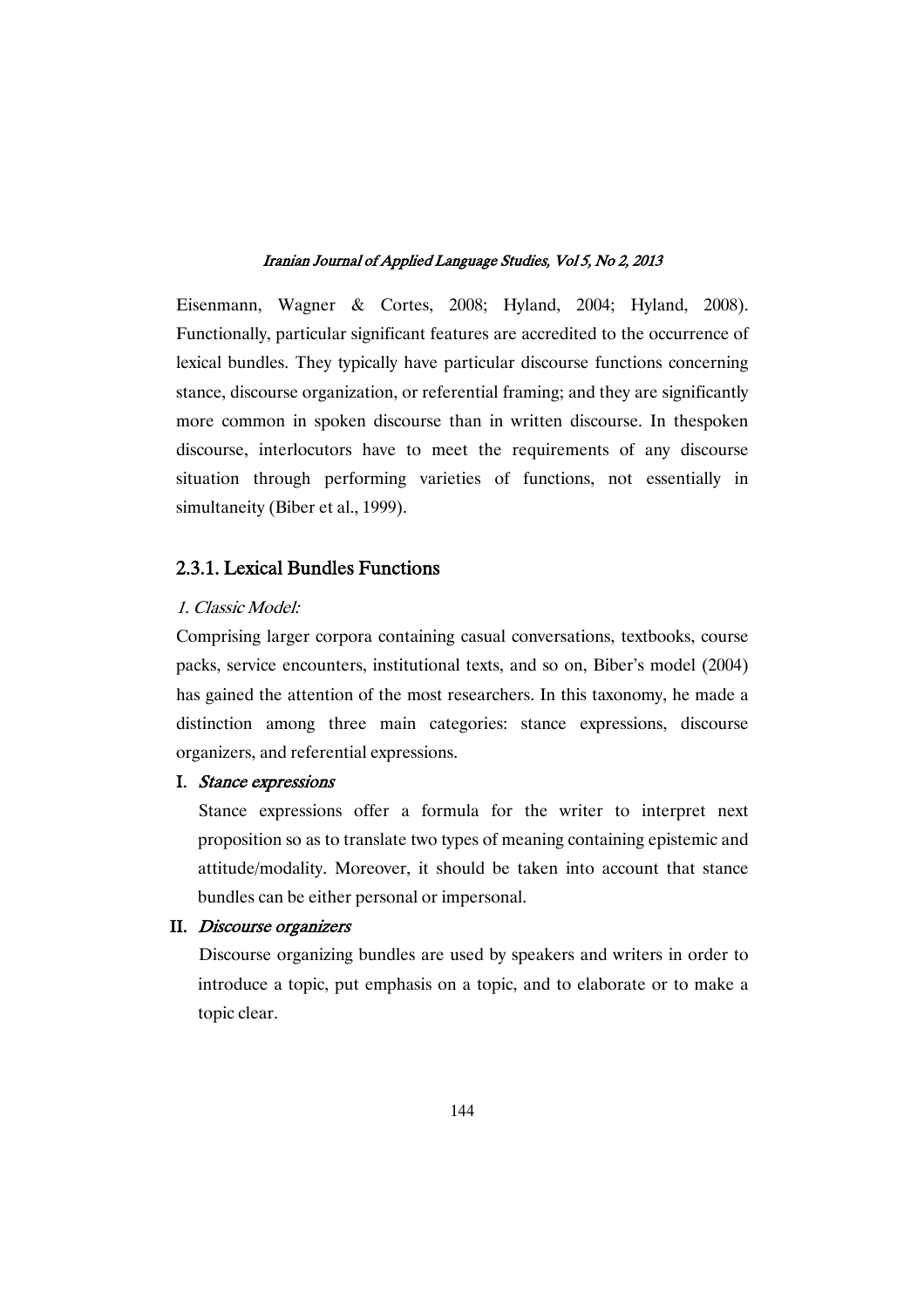### III. Referential bundles

This group comprises identification of entities or single-out of particular attributes of an entity in order to have significance in comparison to the other entities or other attributes of an entity. This category is further divided into four subgroups of identification or focus, imprecision indicators, specification of attributes, and time, place or text reference.

2. Alternative models and approaches

Employing an inductive approach, Hyland (2008) revised the classic model to group bundles model, the one meeting the requirements of post-modern principles introduced by Kumaravadivelu (2001) since it is less fixed and welcomes varieties. He introduced three broad categories including researchoriented, text-oriented, and participant-oriented categories.

Byrd and Coxhead (2010) made an effort to possibly terminate the apparent terminological confusion by defining lexical bundles. They introduced three broad groups containing presentation of content, organization of discourse or text, and expressions of attitudes. They could not attain a comprehensive analysis of bundles and they made a case for it through the argument that limiting the analysis is an effort to provide a system that teachers probably find more directly appropriate and applicable to EAP instruction.

### 2.3.2. Structural and Functional Categories

Regardless of what the structure is involved in the formation of any bundle unit, within one unit numbers of functions are to be performed (Biber  $\&$ Conrad, 2006). Accompanied by the claim that most academic functions are to be carried out in the form of bundles containing nouns and prepositional phrases, Hyland (2008a) detected the various uses of bundles in the discipline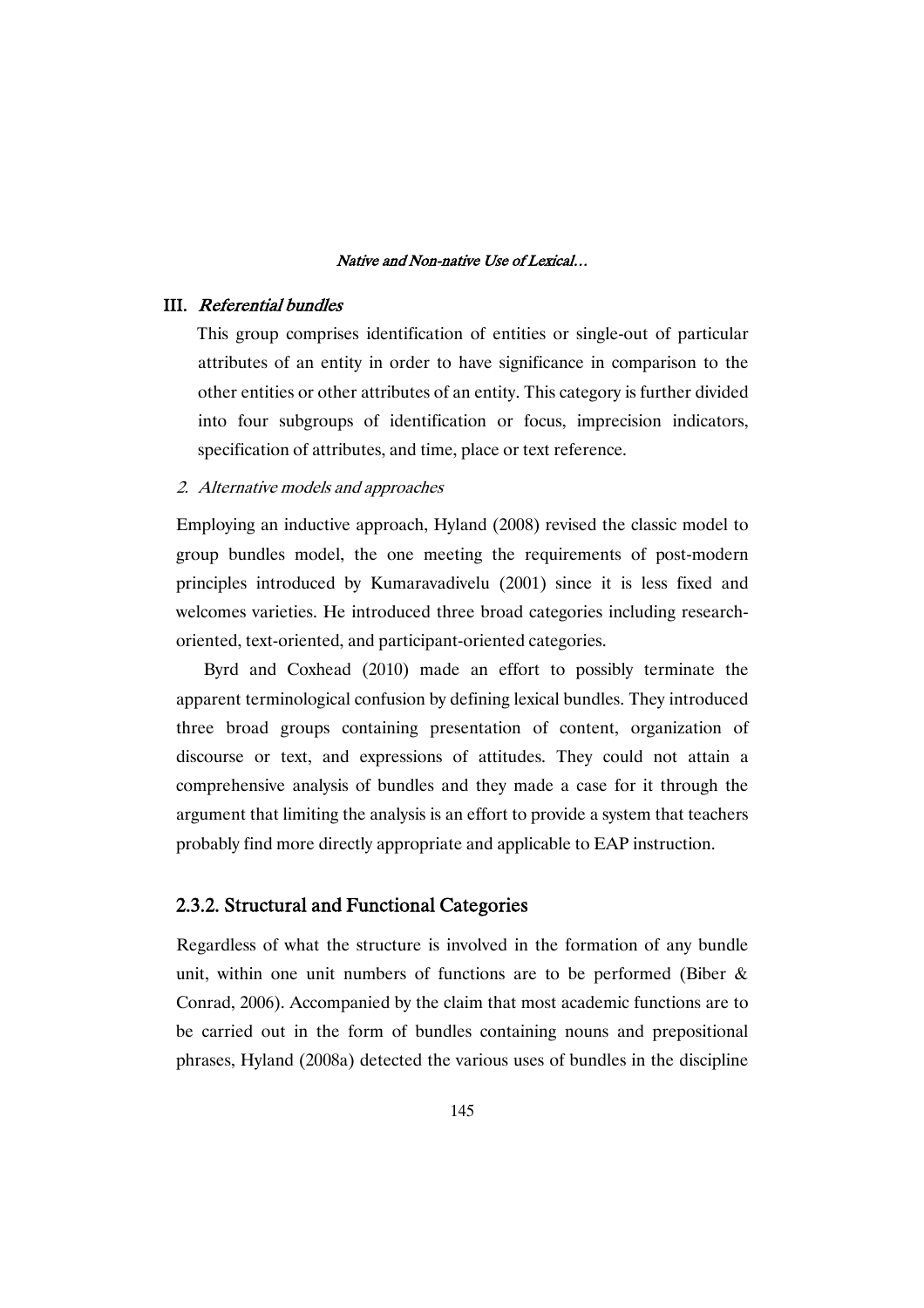of electrical engineering with 213 four-word clusters detected 20 times per million words while discipline of biology had the least range of application. Similarly, specialized readership, i.e., talking to narrow members of a discourse community, makes it strange for writers to use bundles in a different way of other disciplines.

Stance bundles are typically composed of dependent clause constituents, and referential bundles are made of noun phrase or prepositional phrase constituents; remarkably, discourse organizing bundles can nearly use all three structural categories (Biber et al., 2004).

The above instances establish the direct connection concerning structural categories and discourse functions. Certain discourse functions are distinguishing attributes of a particular discipline, while articulated in different structures overlapping across different disciplines (Cortes, 2004).

### 2.4. Lexical Bundles' Operationalization

In order to operationalize any research variables, the researcher should attempt to find the responses to two basic questions: first, how it is defined and second, how it is measured (Brown, 2003). To operationalize a group of lexical bundles, scholars first defined lexical bundles definitely and elaborately (e.g., Biber et al., 1999; Hyland, 2008; Cortes, 2004). In order to define one unit of lexical bundle, distinguishing attributes should be taken into consideration.

The first criterion to consider is the cut-off frequency, which determines how many bundle units should be incorporated for further analysis (Chen & Baker, 2010). The typically established frequency threshold for large written corpora ranges from 20 to 40 per million words (e.g., Biber et al., 2004; Cortes, 2004) while some argue that defining frequency threshold to 20 times per million words is to be conservative (Hyland, 2008a). Chen and Baker (2010)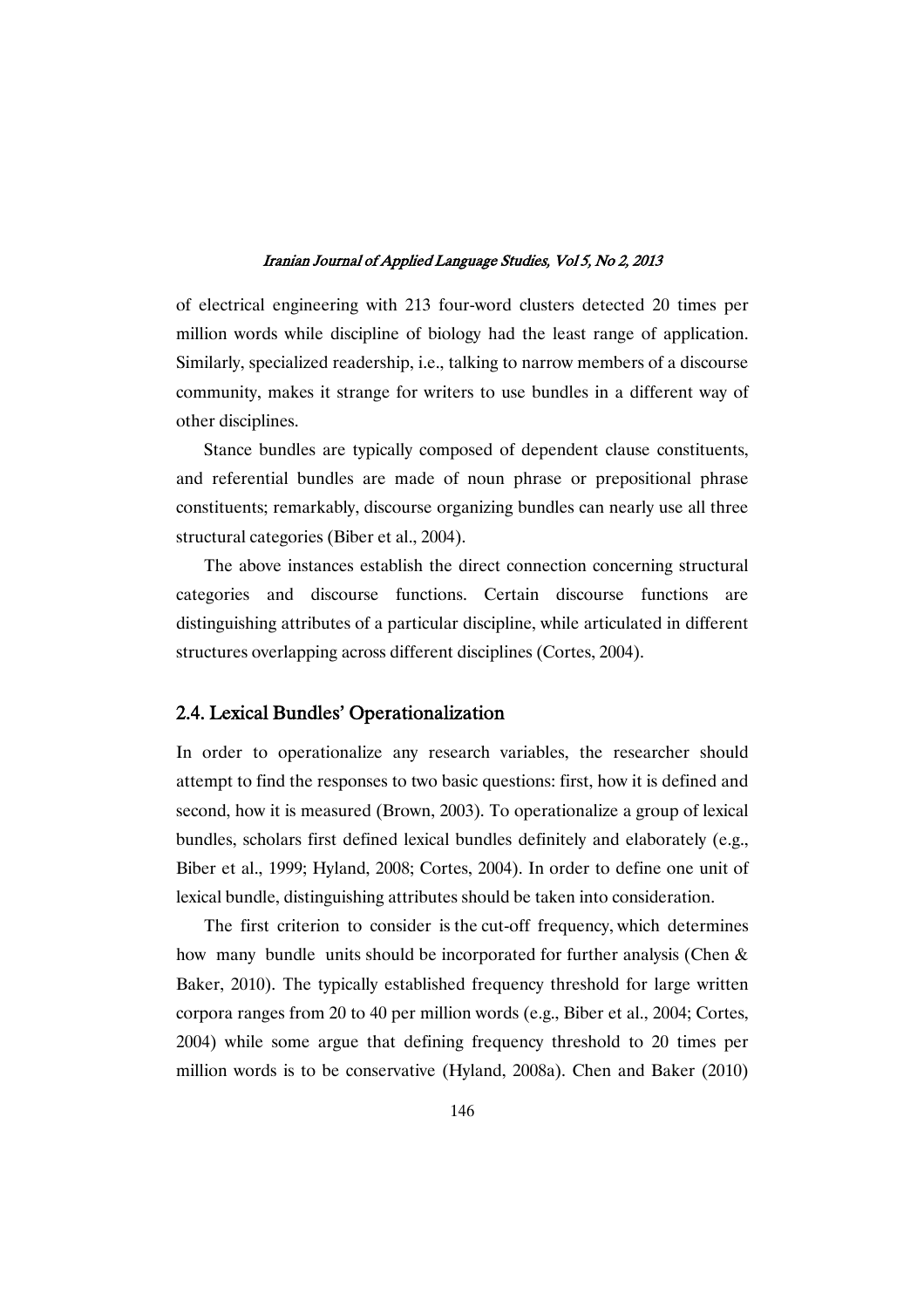used the frequency and occurrence threshold to four-word lexical bundles occurring 25 times per million words among at least three different texts. They thought that standardized frequency should be converted into raw frequency since standardized frequency is unable to find 'expected impartiality. The second criterion to consider is the recognition of a bundle unit across different texts. One lexical bundle unit should occur cross-textually in at least 3-5 different texts (Biber et al., 1999; Biber et al., 2004; Cortes, 2004; Chen & Baker, 2010) or at least in 10% of the whole corpora to avoid idiosyncrasies from different writers or speakers (Hyland, 2008a). The third and final criterion accounts for the length of the frequent word clusters ranging from 2 to 6 word units (e.g., Barber & Barbieri, 2007). Bearing in mind these criteria, the researcher should consider one unit of lexical bundle as a unit of word strings nearly from 2 to 6 word units with the frequency of occurrence of 20 times per million words across at least 3 different contexts or 10% of the whole texts.

### 3. Research Ouestions

As there is no consensus on what should be done to see the lexical bundles' behavior, these units should be studied from a different prospective. Moreover, form, structure and function are of much concern to the present study. Then, this study set out to investigate if Persian-speaking writers use lexical bundles in the same sequence, frequency, and function as native speakers (NSs) normally do in one specific section of Discussion section of Political Sciences (DPS) articles, and provide answers to the following questions:

- 1. To what extent Persian-speaking writers use lexical bundles in similar sequential patterns (Form) in DPS articles as NSs do?
- 2. Do Persian speaking writers use lexical bundles as frequently as NSs do in DPS articles?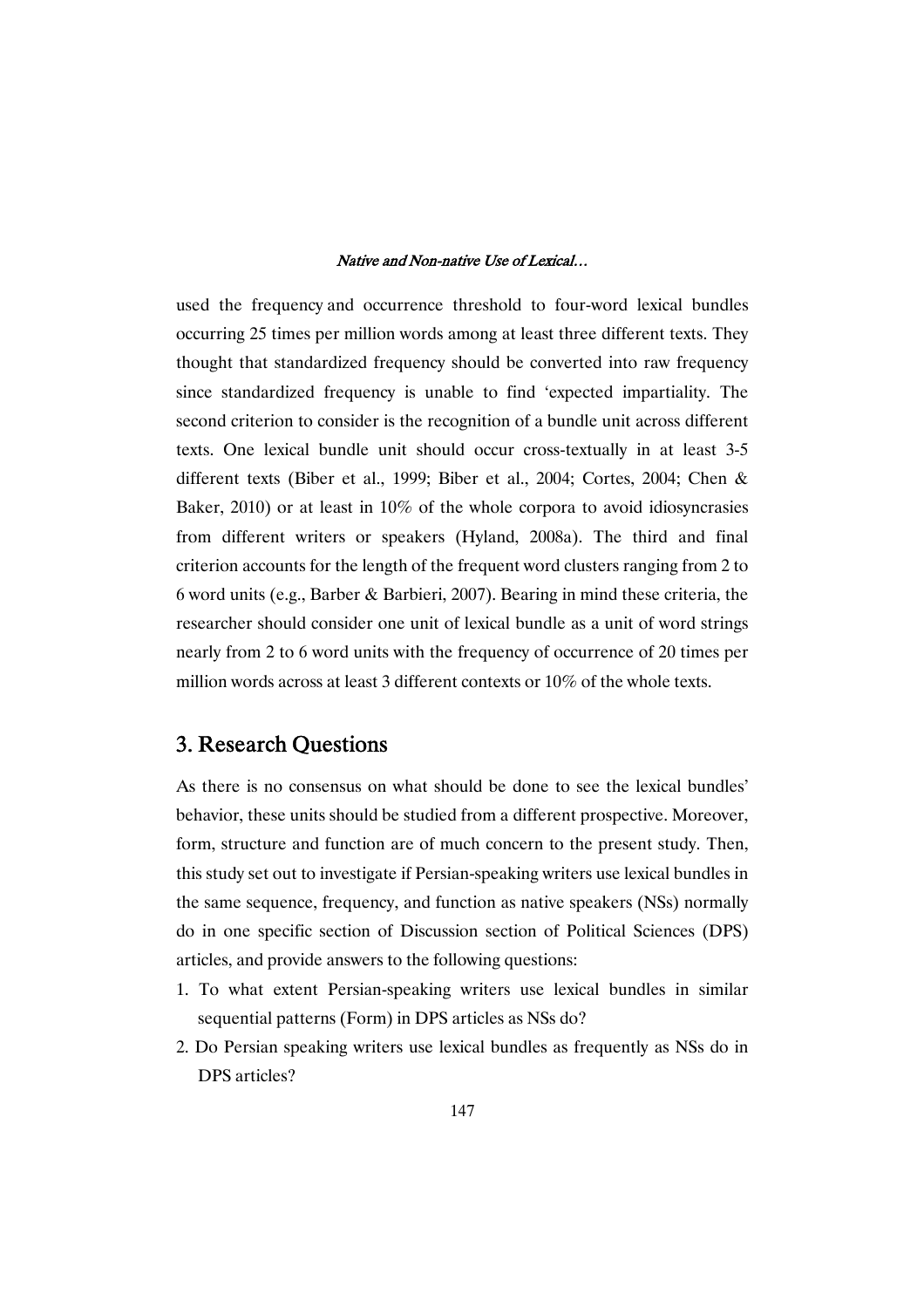### 4.Method

### 4.1. Corpus of the Study

The present study selected its data pool out of scholarly articles from qualified journals in the field of political sciences. One group of the articles of the corpora is made up of 30 ones written by American or British native speakers. Most articles were from American Journal of Political Science and American Political Science Review. The second half of the articles comprised of the 30 articles written by Iranian scholars in the field of political sciences, mostly from International Studies Quarterly and Middle East Studies journals. Table 4 illustrates the distribution of articles across the publication sources.

| Corpus Journal No. of articles         |    |
|----------------------------------------|----|
| American Journal of Political Science  | 24 |
| American Political Science Review      | 4  |
| The Journal of Politics                | 2  |
| Middle East Studies                    | 17 |
| <b>International Studies Quarterly</b> | 6  |
| Third World Quarterly                  | 2  |
| Asian Survey                           | 3  |
| <b>Political Research Quarterly</b>    | 2  |
| Total                                  | 60 |
|                                        |    |

Table 4. Corpora Articles across Journals

As the present study incorporated discussion section of the selected papers, the convenience of adaptable texts was of crucial concern. Most officially published articles do not allow for texts manipulation; thus, it was of crucial concern to apply Google OCR in order to identify texts and make them modifiable. Table 5 shows the number of articles, concerning the nativity variable in corpora.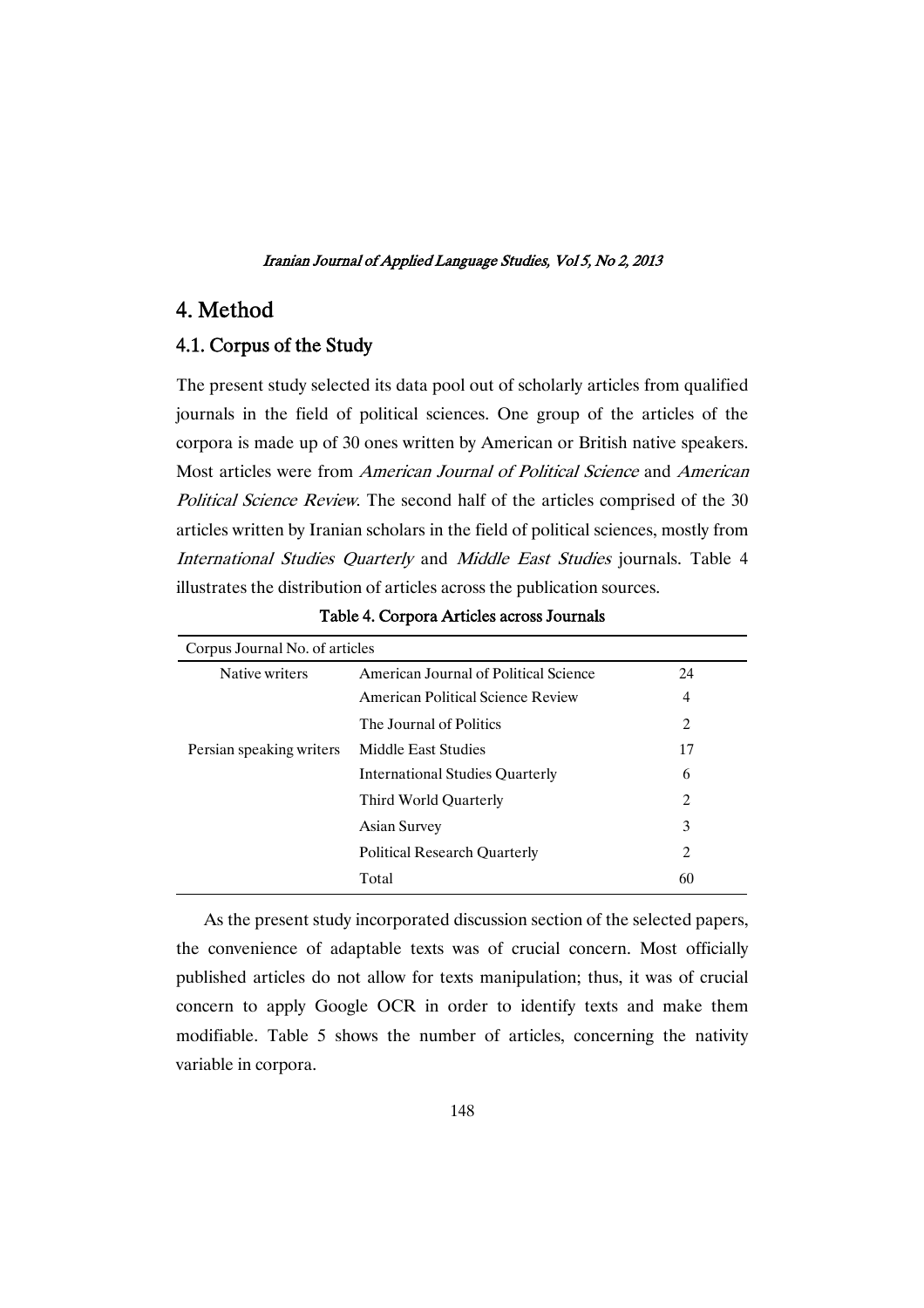| Table 5. Corpora Concerning Nativity |              |              |  |  |
|--------------------------------------|--------------|--------------|--|--|
| Corpus                               | No. of texts | No. of words |  |  |
| Native speaking writers              | 30           | 128,452      |  |  |
| Persian speaking writers             | 30           | 124,611      |  |  |
| Total                                | 60           | 253.063      |  |  |

### 4.2. Lexical Bundles Identification

To recognize lexical bundles as rubrics of "recurrent word units", the frequent occurrences of a unit should be taken into consideration in order to reach the confidence to know one unit as a lexical bundle (Biber et al., 2004). To detect the lexical strings and to attain the frequency of occurrence of each one, the corpus was entered into the corpus analysis software AntConc. AntConc is a corpus analysis software application, which has met regular revisions, and the last version of this software is available for free for different operation systems. This latest edition of the software offers additional features which make it applicable for a variety of corpus-based analyses.

### 5.Results

The purposes of present study was to describe lexical bundles in terms of form, structure, and function, to identify these features, and to compare the use of lexical bundles across native and non-native writers in one particular section of a specific genre. Taking a frequency-based approach, lexical units were identified, and lists of lexical bundles were captured following the above mentioned features. Once the texts have been processed, the software generated lexical bundle units descending form the most to the least frequent. Native writers' corpus yielded 178 lexical clusters out of 128,452 words, and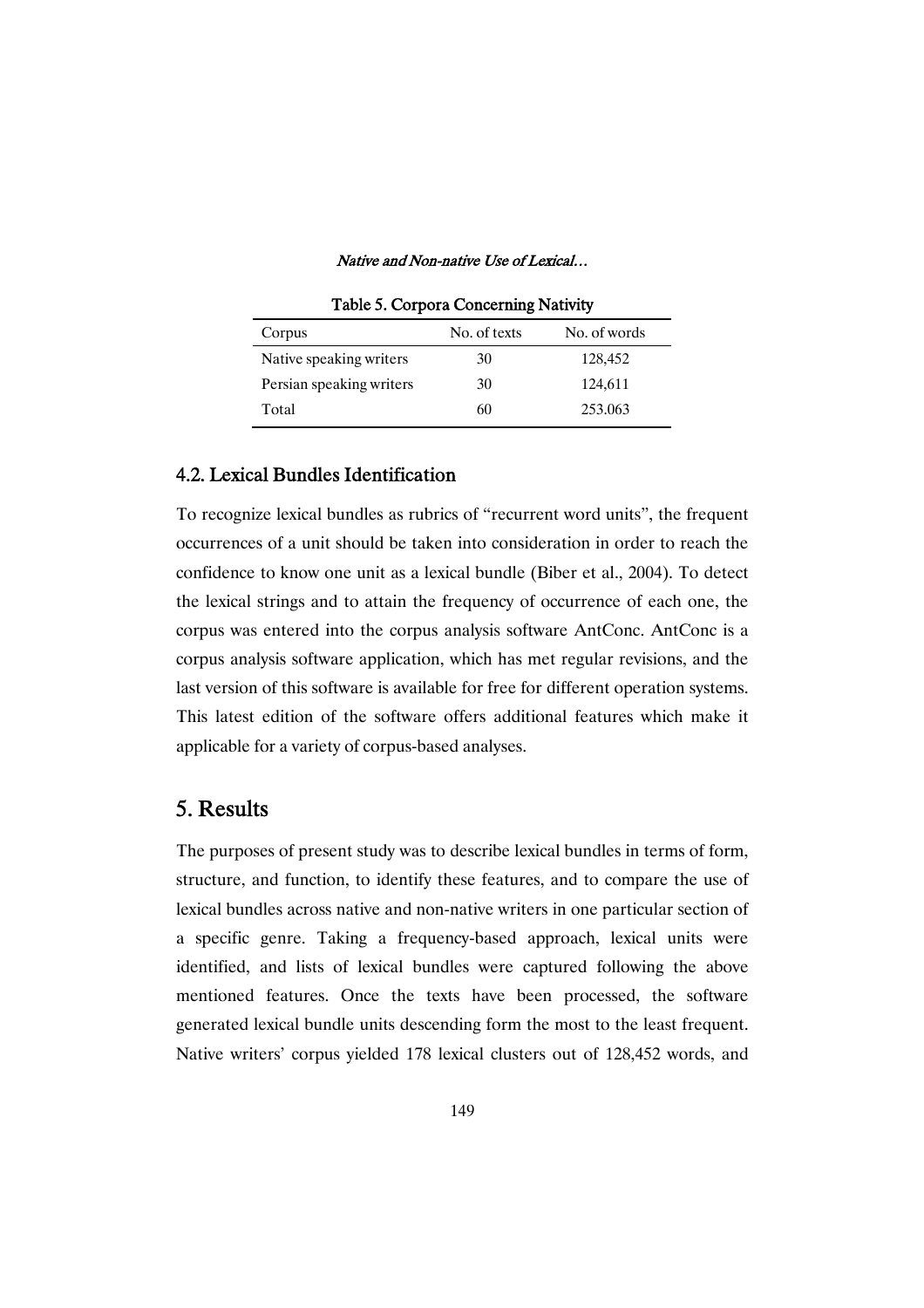Persian speaking writers' corpus yielded 132 lexical clusters out of 124,611words.

### 5.1. The Use of Lexical Bundles: Frequency

Once lists of bundles were captured, Chi-square analysis was conducted; the cells were recognized; the frequency of use for each was provided; the expected values were given; and the residual of these bundles were illustrated. Table 8 displays the frequency of occurrence of lexical bundles as the observed number, the expected number and the standard frequency which is recognized as residual.

|               | Observed N | Expected N | Residual |
|---------------|------------|------------|----------|
| <b>Native</b> | 178        | 155.0      | 22.0     |
| Iranian       | 132.       | 155.0      | $-22.0$  |
| Total         | 310        |            |          |

Table 6. Lexical Bundles Frequency

Table 9 illustrations the results of Chi-square analysis showing no significant difference between the use of lexical bundles for two groups in terms of frequency (Chi-square=3.22, P=.072>.05). Thus, it can be concluded that Iranian EFL learners use lexical bundles as frequently as NSs do in the discussion section of political science (DPS) articles.

| Table 7. Chi-square Results |           |  |  |
|-----------------------------|-----------|--|--|
|                             | Frequency |  |  |
| Chi-Square                  | $3.225a*$ |  |  |
| D.F.                        |           |  |  |
| *Asymp. Sig.                | -072      |  |  |

 $a^*$ . 0 cells (0.0%) have expected frequencies less than 5. The minimum expected cell frequency is 201.0.

\*Asymp stands for asymptotic, i.e., non-exact or approximate significance.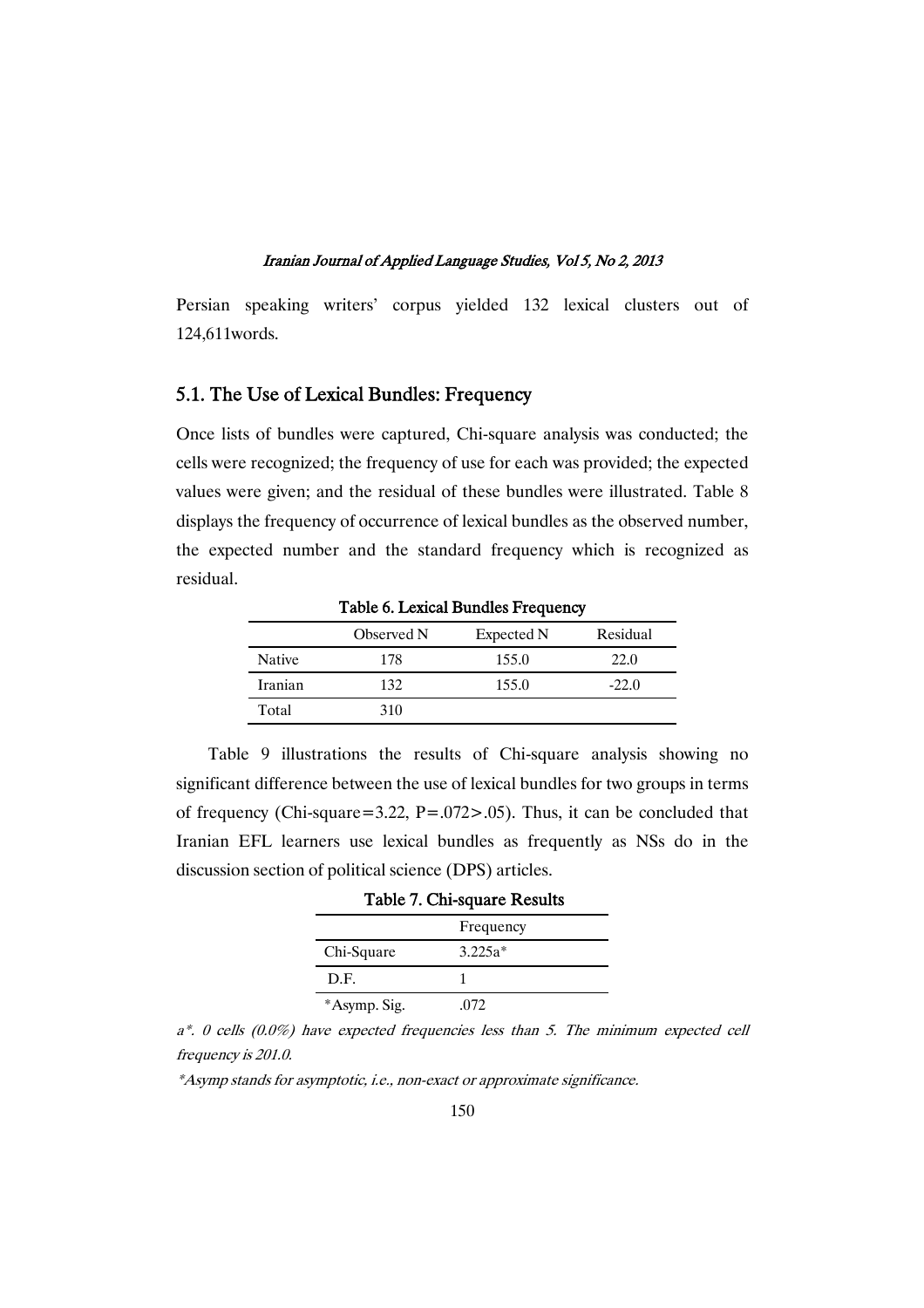### 5.2. The Use of Lexical Bundles: Form

According to some earlier studies, the most reliable form for lexical clusters to be accepted as one lexical unit is a four-word one, and longer clusters or shorter ones neither contribute to a novel cluster, nor attain the central constituents of one lexical unit, eliminating necessary fragments (Chen & Baker, 2010; Hyland, 2008). In other words, if one lexical bundle unit is shorter than its standard form (four-word unit), it might have some missing parts which are typically the core components. For instance, "as can be seen" changing into "can be seen" with constituent "as" missing, cannot be a bundle and instead it is called a verb phrase (VP). Moreover, longer bundles beyond their standard form, certainly would allow for the attachment of other word classes which might not be the authentic constituent, for instance, "as can be seen" changing into "as can be seen a" an article ("a") which is not the core constituent of this bundle due to the fact that it can be replaced by another article based on the following word.

Yielding prior results, an analysis of Chi-square was conducted to see whether Persian speaking and native writers use lexical bundles in the same sequential patterns in DPS articles. Table 10 shows the frequencies, percentages and standardized residuals of the lexical bundles regarding their form in the two groups of articles. Since none of the standardized residuals were above the range of  $+/- 1.96$ , it was concluded that there was no significant difference concerning Persian and native speaking writers' lexical bundles use regarding their sequential patterns in DPS articles.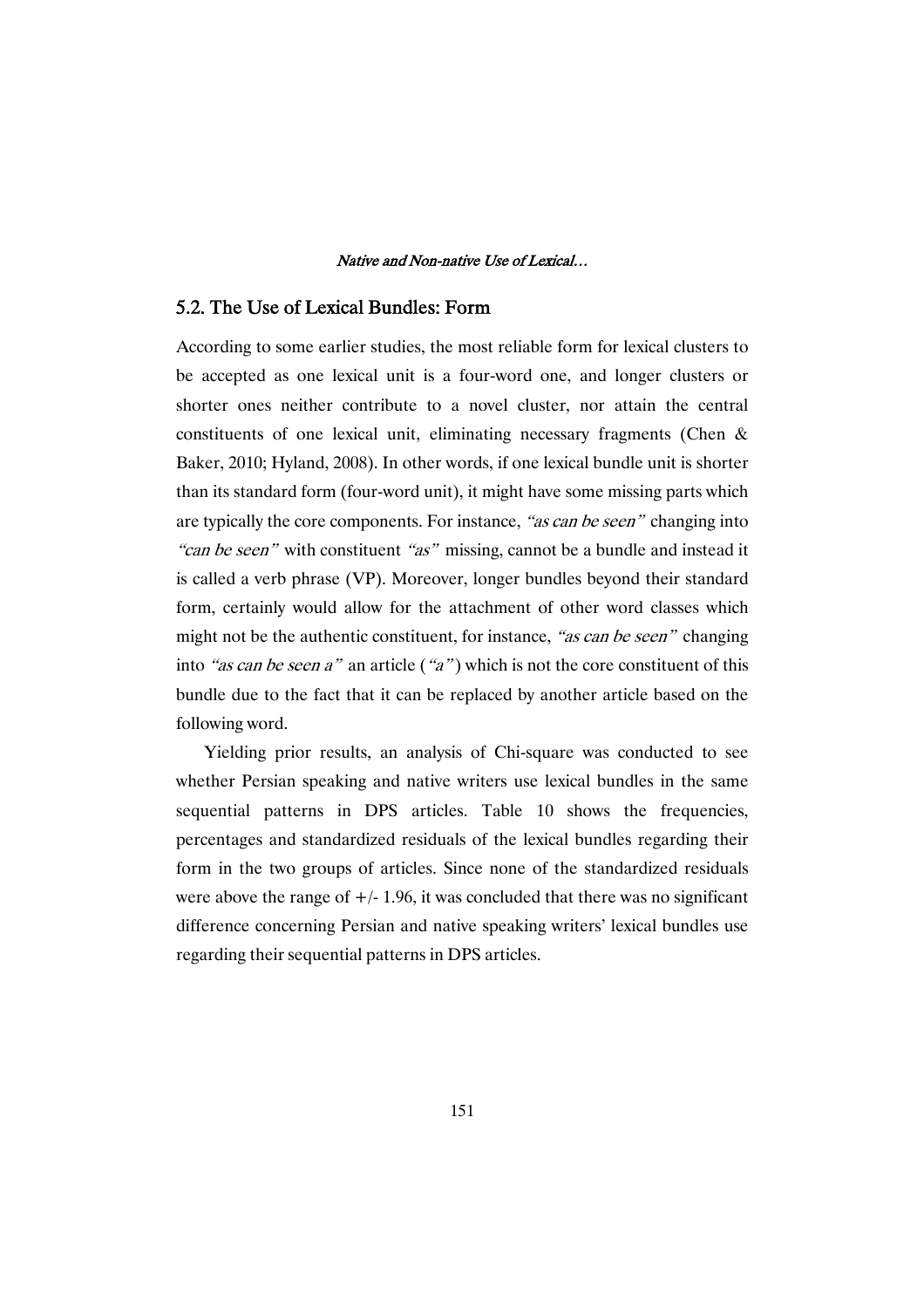| Form           |       |     |  |  |
|----------------|-------|-----|--|--|
| <b>NATIVE</b>  | Count | 178 |  |  |
| <b>PERSIAN</b> | Count | 132 |  |  |
| Total          | Count | 310 |  |  |

Table 8. Lexical Bundles Frequencies, Percentages and Residuals (Form)

Correcting for a two-by-two table, the Chi-square value of zero further pointed out insignificant differences between Persian and native speakers' use of lexical bundles concerning their sequential patterns in DPS articles (Chi-Square  $(1)=0$ , P=1>.05). Bearing in mind these results, it can be said that Persian speaking writers do not use lexical bundles in the same sequential patterns in DPS articles as native speakers do. Table 11 displays the cells for the Chi-square analysis.

Table 9. Chi-square Cells for the Recognition of Lexical Bundles (Form)

|                              | Value | Df | Asymp. Sig. (2-sided) |
|------------------------------|-------|----|-----------------------|
| <b>Continuity Correction</b> | .000  |    | 1.000                 |

a. 0 cells (0.0%) have expected count less than 5. The minimum expected count is 22.76. b. Computed only for <sup>a</sup> 2x2 table

### 5.3. The Use of Lexical Bundles: Structure

Considering three main structural categories suggested by Biber et al. (2004), the captured lexical units were analyzed to realize how they fit into each category. The first category of structure in lexical bundle unit comprises constituents incorporating verbs such as "you don't have to". The second category comprises fragments incorporating dependent clauses such as "I want you to", and the last category includes constituents incorporating noun phrases and prepositional phrases such as "a little bit about".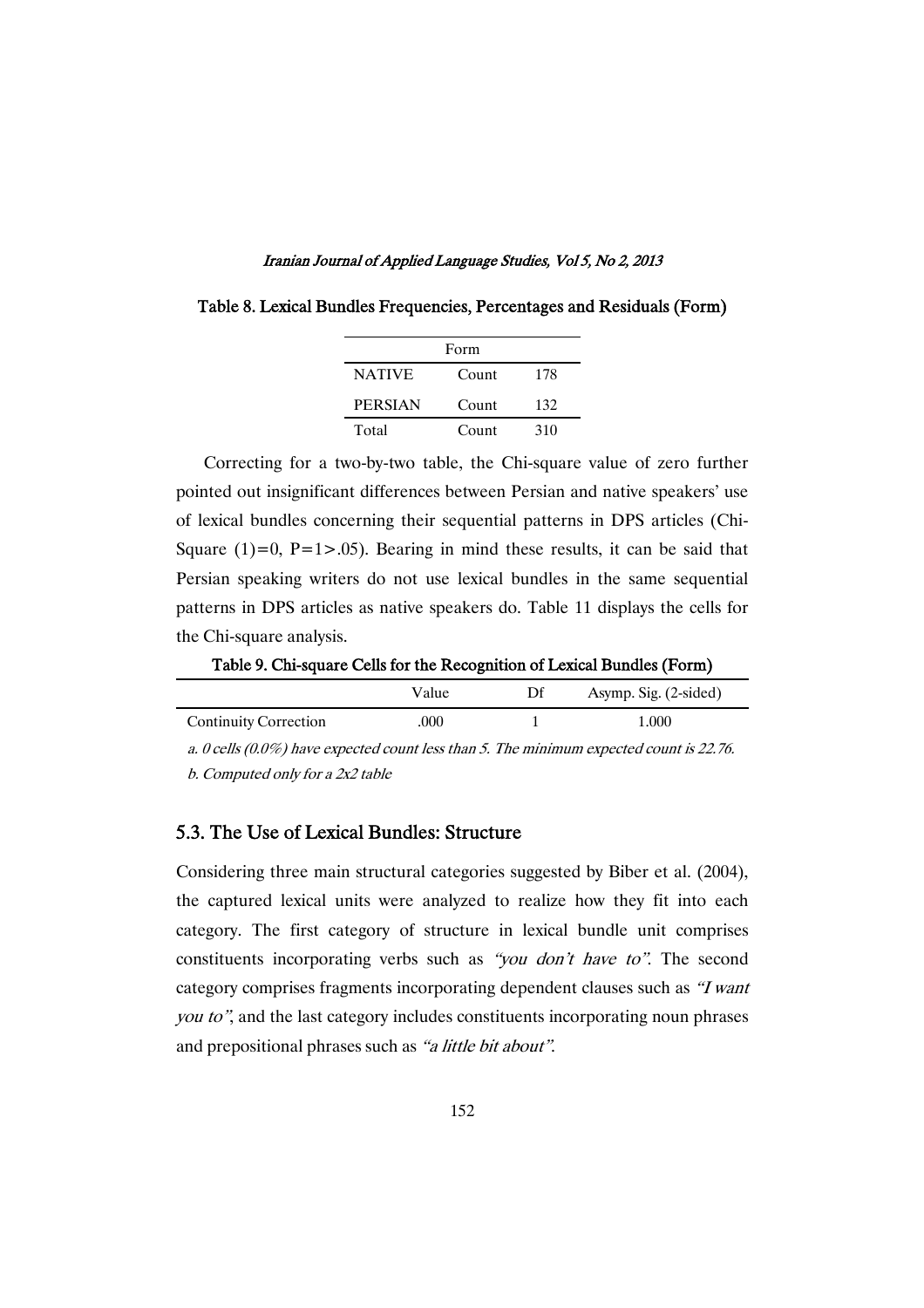Chi-square was run to find whether Persian speaking writers use lexical bundles concerning parts of speech (structures) differently and more than native writers do in DPS articles and to what extent this difference statistically significant. Table 12 shows the frequencies, percentages and standardized residuals of the lexical bundles concerning their structure by native and Persian speakers. The native speakers employed the first  $(Std. Residual = 1.9)$  and second (Std. Residual=1.6) categories beyond what was expected. The positive values of Std. Residuals paved the way to arrive at that conclusion. On the other hand, the Persian speaking writers more used the third category (Std. Residual=1.5). Contrary arrangements can be detected considering the negative Std. Residuals. The native speakers used the third category below expectation and Persian speaking writers used the first and second categories below expectation.

|                |                            | Structure |                |          |         |
|----------------|----------------------------|-----------|----------------|----------|---------|
|                |                            | First     | Second         | Third    | Total   |
|                |                            | Category  | Category       | Category |         |
|                | Count                      | 39        | 17             | 122      | 178     |
|                | % within NATIVE NON-NATIVE | 21.9%     | $9.5\%$        | 68.5%    | $100\%$ |
| <b>NATIVE</b>  | Std. Residual              | 1.9       | 1.6            | $-1.3$   |         |
|                | Count                      | 12        | $\overline{4}$ | 116      | 132     |
|                | % within NATIVE NON-NATIVE | $9.0\%$   | $3.0\%$        | 96.6%    | $100\%$ |
| <b>PERSIAN</b> | Std. Residual              | $-2.1$    | $-1.8$         | 1.5      |         |
|                | Count                      | 51        | 21             | 238      | 310     |
| Total          | % within NATIVE NONNATIVE  | 16.4%     | $6.7\%$        | 76.7%    | $100\%$ |

Table 10. Frequencies, Percentages and Std. Residuals Lexical Bundles (Structure)

The Chi-square value of 17.46  $(P=.000-.05)$  shows that there are significant differences concerning the native and Persian speaking writers in the use of lexical bundles in terms of their structure. Namely the Persian speaking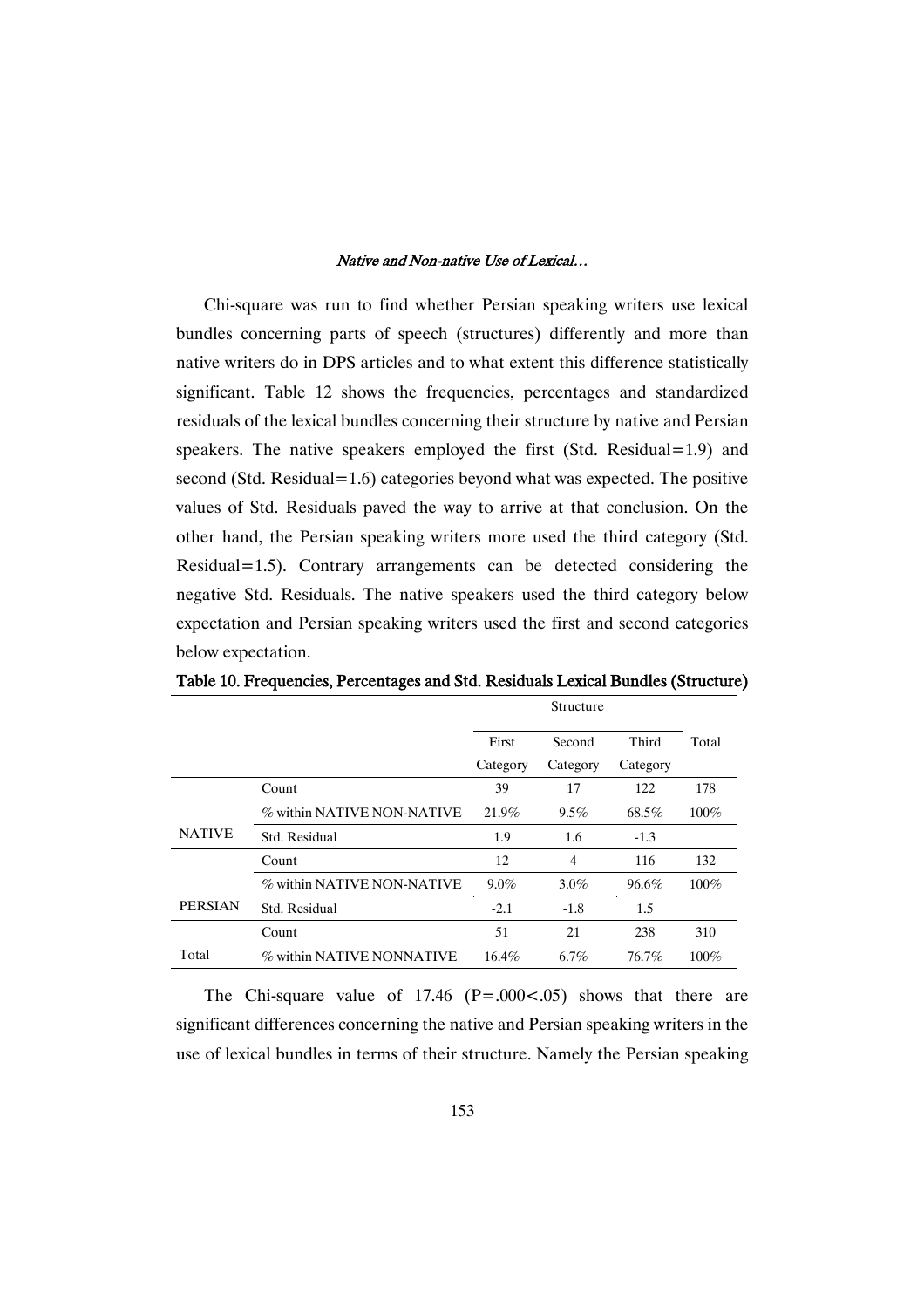writers' use of the first category is significantly lower than what was expected. Considering these results it can be said that Persian speaking writers do not use lexical bundles in various parts of speech (structure) the same as NSs do in DPS articles. Table 13 illustrates the case.

Table 11. Chi-square Results for the Identification of Lexical Bundles Concerning Structure

| ---------          |         |    |                       |  |
|--------------------|---------|----|-----------------------|--|
|                    | Value   | Df | Asymp. Sig. (2-sided) |  |
| Pearson Chi-Square | 17.468a |    | 000                   |  |

a. 0 cells (0.0%) have expected count less than 5. The minimum expected count is 10.87.

### 5.4. The Use of Lexical Bundles: Function

The final question to be answered in the present study was concerned with the functions of lexical bundles. To this end, another analysis of Chi-square was run to see whether Persian speaking writers use lexical bundles in various functions in DPS articles more than NS writers do. Native writers made more use of the first category (Std. Residual=2.2) while Persian speaking writers made more use of the second category (Std. Residual= $0.6$ ) and the third category (Std. Residual=1.4). Opposite arrangements can be detected considering the negative Residuals. The Native writers used more the second and the third categories. Table 14 illustrations the frequencies, percentages and standardized residuals of the lexical bundle units concerning their function between NS writers and Persian speaking writers.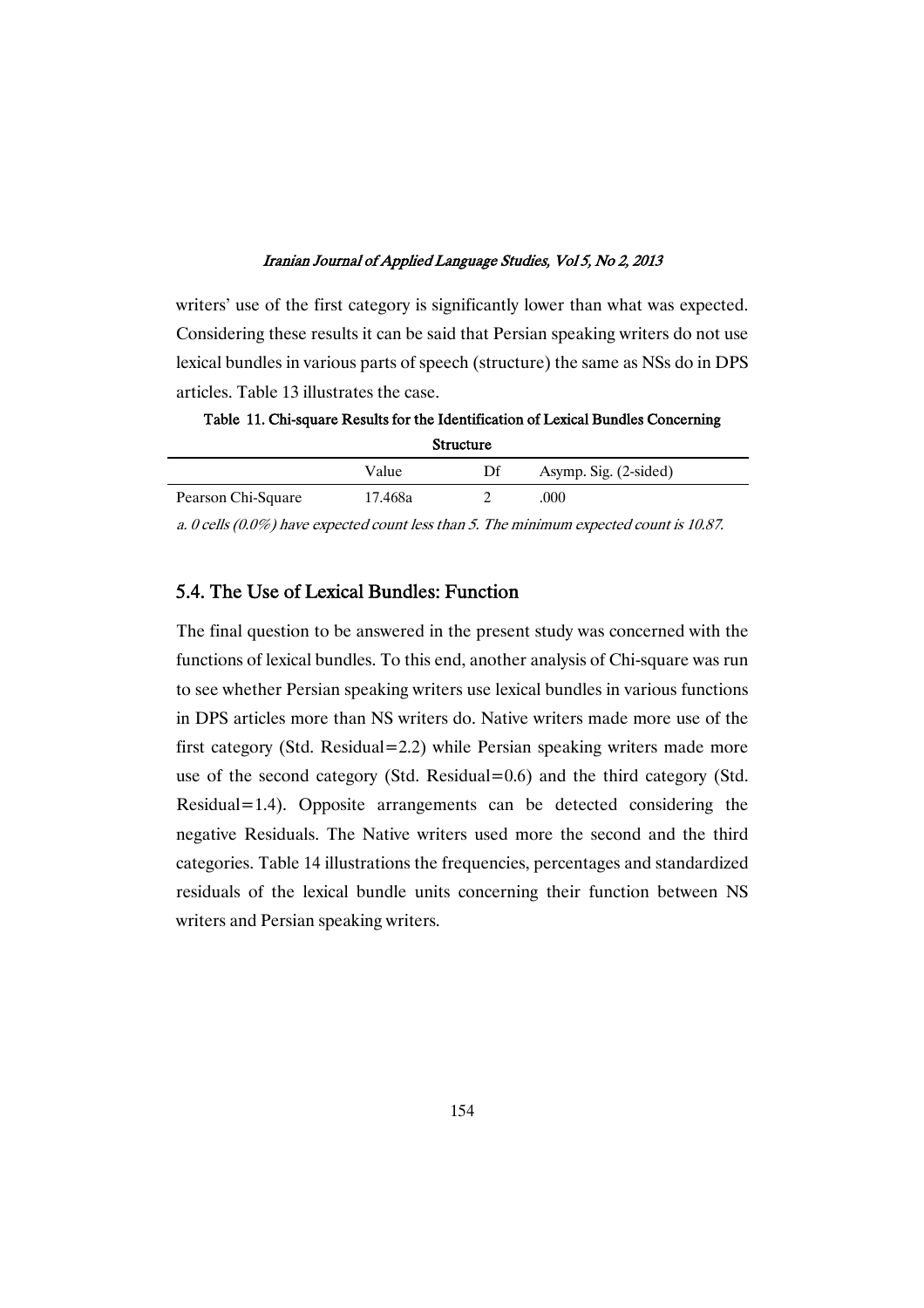|                | `                        | ,        |          |          |         |
|----------------|--------------------------|----------|----------|----------|---------|
|                |                          |          | Function |          |         |
|                |                          | First    | Second   | Third    |         |
|                |                          | Category | Category | Category | Total   |
|                | Count                    | 67       | 13       | 98       | 178     |
|                | % within NATIVENONNATIVE | 37.6%    | $7.3\%$  | 55.0%    | $100\%$ |
| <b>NATIVE</b>  | Std. Residual            | 2.2      | $-0.6$   | $-1.3$   |         |
|                | Count                    | 24       | 13       | 95       | 132     |
|                | % within NATIVENONNATIVE | 18.1%    | 9.84%    | 71.9%    | $100\%$ |
| <b>PERSIAN</b> | Std. Residual            | $-2.4$   | .6       | 1.4      |         |
|                | Count                    | 91       | 26       | 193      | 310     |
| Total          | % within NATIVENONNATIVE | 29.3%    | 8.3%     | 62.2%    | $100\%$ |

### Table 12. Frequencies, Percentages and Std. Residuals Lexical Bundles (Functions)

The Chi-square value of  $15.27$  (P=.000 <.05) shows that there are significant differences concerning the native and Persian speakers' use of lexical bundles concerning their functions. It can be realized that the significant Residuals are related to the first category where the two values are more than the ranges of  $+/- 1.96$ . Namely the NS writers' use of the first category is significantly beyond the expected value whereas Persian speaking writers' use of the first category is significantly lower than what was expected. Considering these values we can conclude that Persian speaking writers did not use lexical bundles for the same functions as Native speaking did in DPS articles. Table 15 illustrate show the functions were used.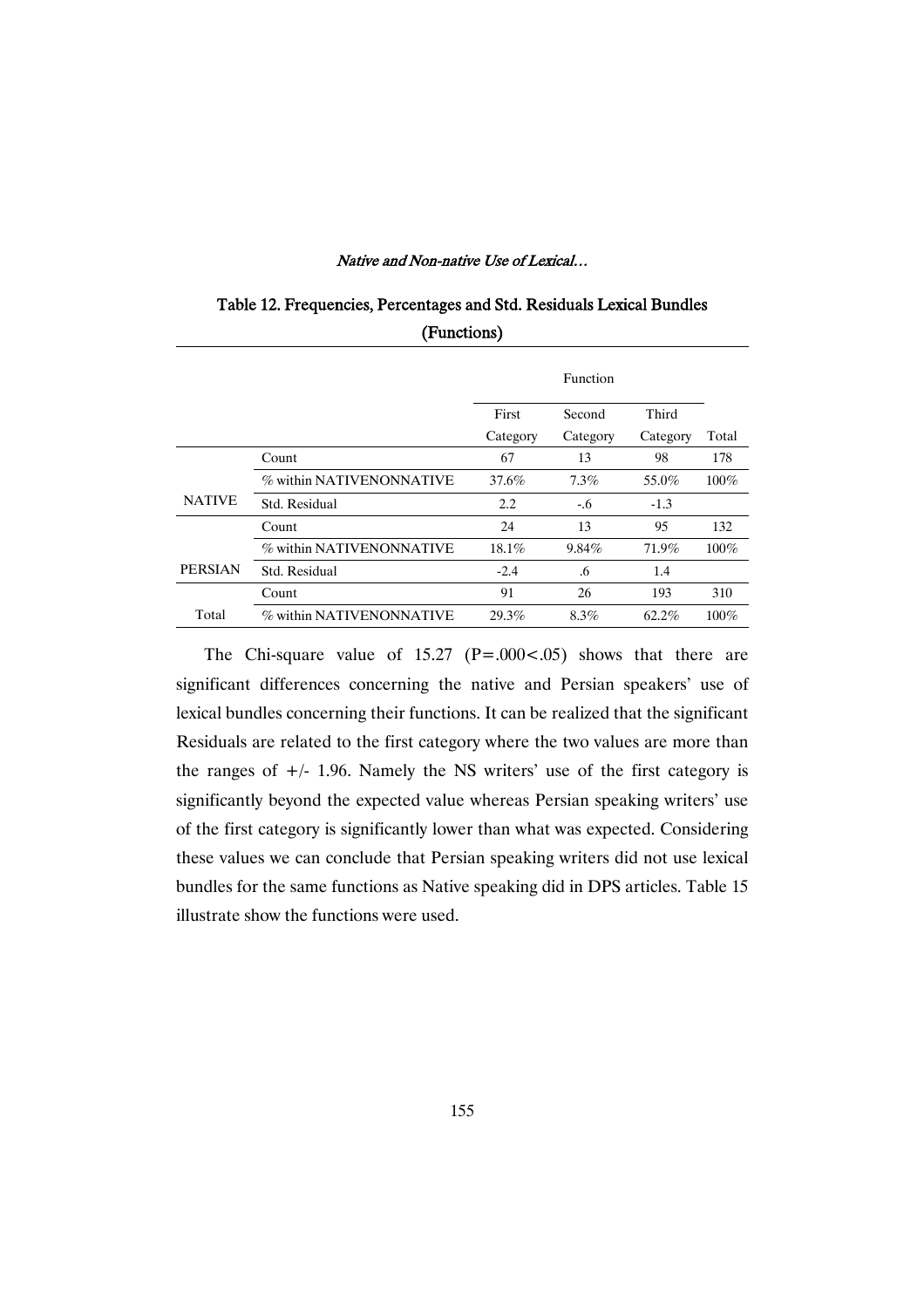### Table 13. Chi-square Cells for the Identification of Lexical Bundles (Function)

|                    | Value   | Asymp. Sig. (2-sided) |
|--------------------|---------|-----------------------|
| Pearson Chi-Square | 15.279a | .000                  |

a. 0 cells  $(0.0\%)$  have expected count less than 5. The minimum expected count is 13.64.

### 6.Discussion

Hyland (2008) emphasized the nature of science and its influence on the manners of the lexical units. That is to say, those sciences purely prefer empirical approach, for instance engineering, which are called hard sciences; however, those which make use of interpretive approach in studies are called soft sciences. If we identify political sciences as belonging to the second category, and if we are inspired by the findings of this study, it would be possible to argue that such strong dichotomous categorization on the nature of the science appears to be artificial since within political context we can come up with another dichotomy. One category includes sciences which make use of experimental framework, somehow similar to the first category in soft/hard dichotomous categorization, and the other one comprises sciences which follow hermeneutic approach, somehow similar to the second category in the former dichotomy. Thus, there seems to be a kind of relative inclination in each type of science, the hard and the soft one, to fluctuate against their expected behaviors by showing characteristics of bundles of the opposite side of the dichotomy.

The categorization of the functional subcategories cannot be soundly detected all the time. Biber et al. (2004) and Cortes (2004) emphasized the relative intuitive approach of assigning one specific lexical unit under one functional subcategory. Considering sensitive nature of political sciences, especially in the contexts with some degree of political constraints, writers have the tendency to use words with unbiased characteristics to hold onto the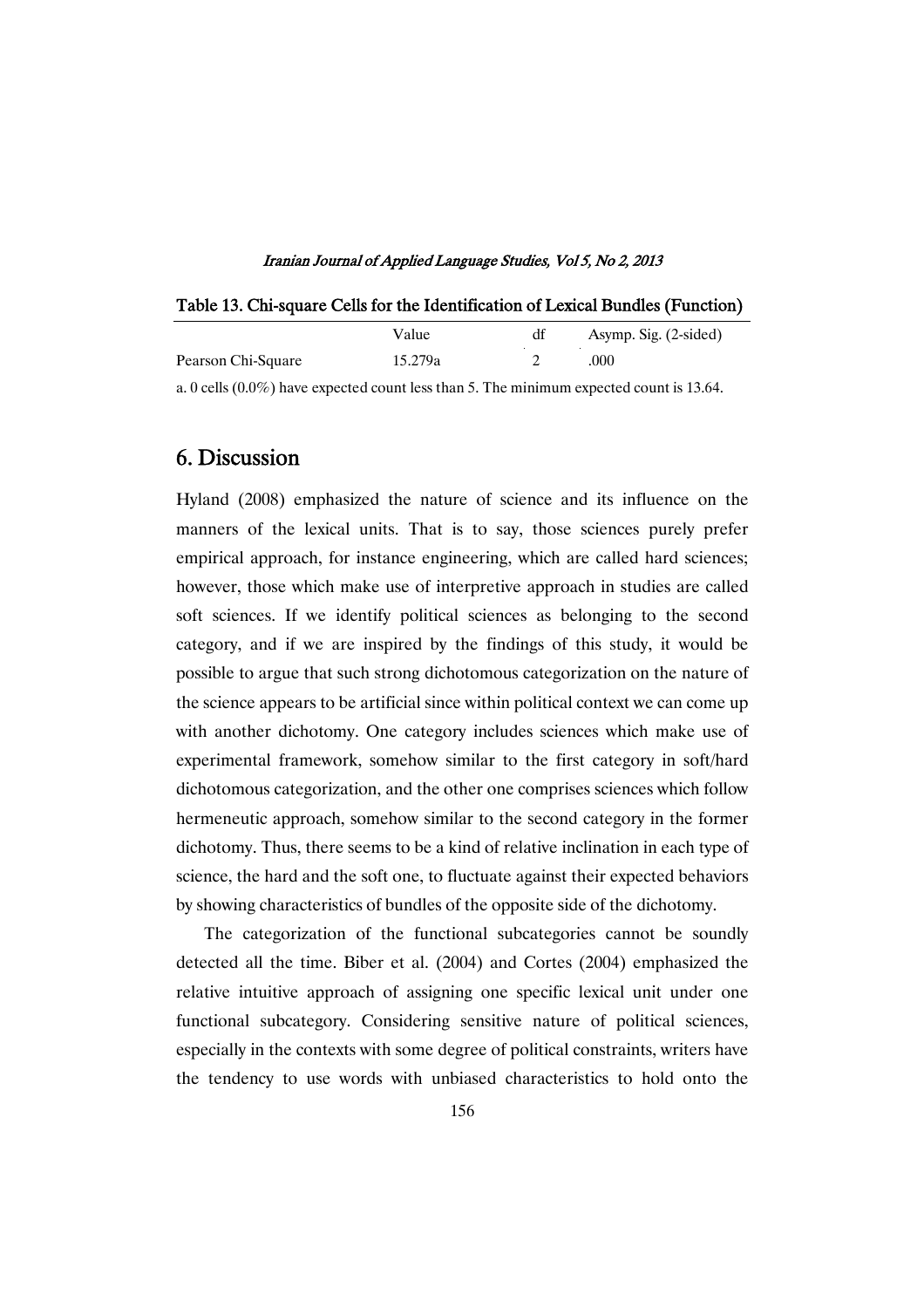conservative mode of rhetoric, to avoid uncontrolled dramatizations, and to tone down the weight of authorship. Moreover, it is probable for the writers writing within this field of science to employ particular lexical units with a certain function in mind to communicate meaning ironically.

Though, when analyzing the text, the lexical bundle comes to belong to the irrelevant functional category concerning what the writer primarily directed to use so as to communicate meaning with the intended audience. This categorization can even be more artificial once the discourse freely yields itself to open interpretations. Namely, in contrast to experimental approach where some lexical bundles are specially used to carry out particular discourse functions for (e.g., "as can be seen"), interpretive approach use potential coincidences. The nature of hermeneutic reasoning is to explain particular unexplainable events rather than to provide statistical tables, to shed light on issue and pave the way for further study. While papers from Native speaking writers indicated that these writers communicate the political concepts as other writers do in other fields of science and follow channelized method of interpretation. In contrast Persian speaking writers would possibly, due to the lack of empirical work in the field, and prefer more open interpretations.

### 7.Conclusions

Analyzing the use of lexical bundles across the corpora of the present study, the following findings came up:

1. Native speaking writers used a systematic pattern of use since they purposefully made use of lexical bundles to communicate meaning, while Persian speaking writers had a typical style of use since they used bundles irregularly and in a predictable mode, not adjusted to the functions they planned to develop the discourse upon.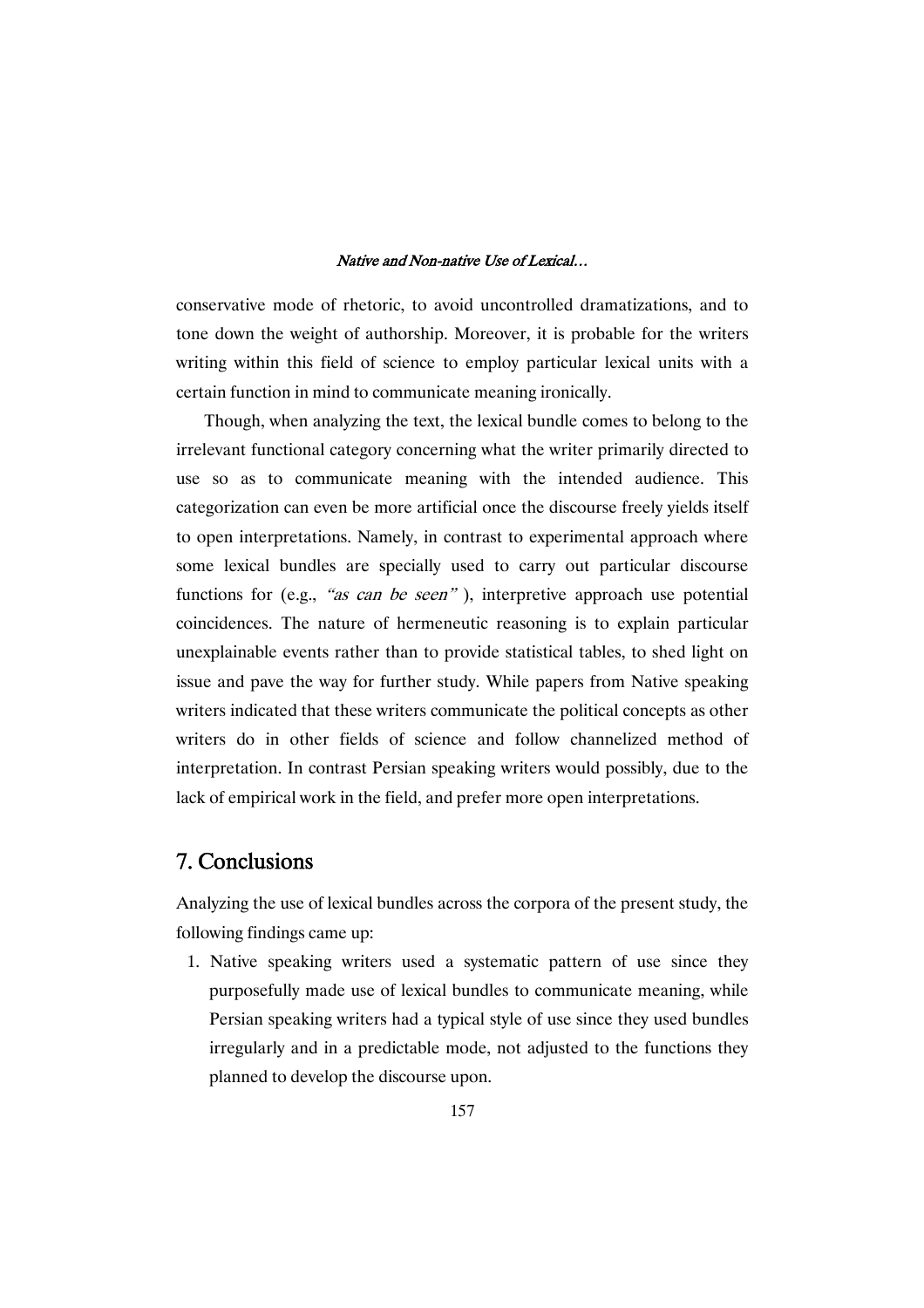- 2. Four-word lexical clusters were still the most dependable form of bundles, and the genre of DPS articles which was the focus of the present study did not offer any new form of lexical bundles.
- 3. Nominal phrases and prepositional phrases were the most appropriate categories to deal with the abstract nature of the concept incorporated in academic writing, and the same was true for writing in the discourse of political sciences.
- 4. As was mentioned, methodological approaches (empirical or interpretive) influence the use of particular categories over the others concerning form and above all function; considering the findings of this study, Persian speaking writers were more likely to make statements with greater degrees of confidence, whereas NS writers were expected to hedge when making statements even when there was statistical logic to minimize authorship.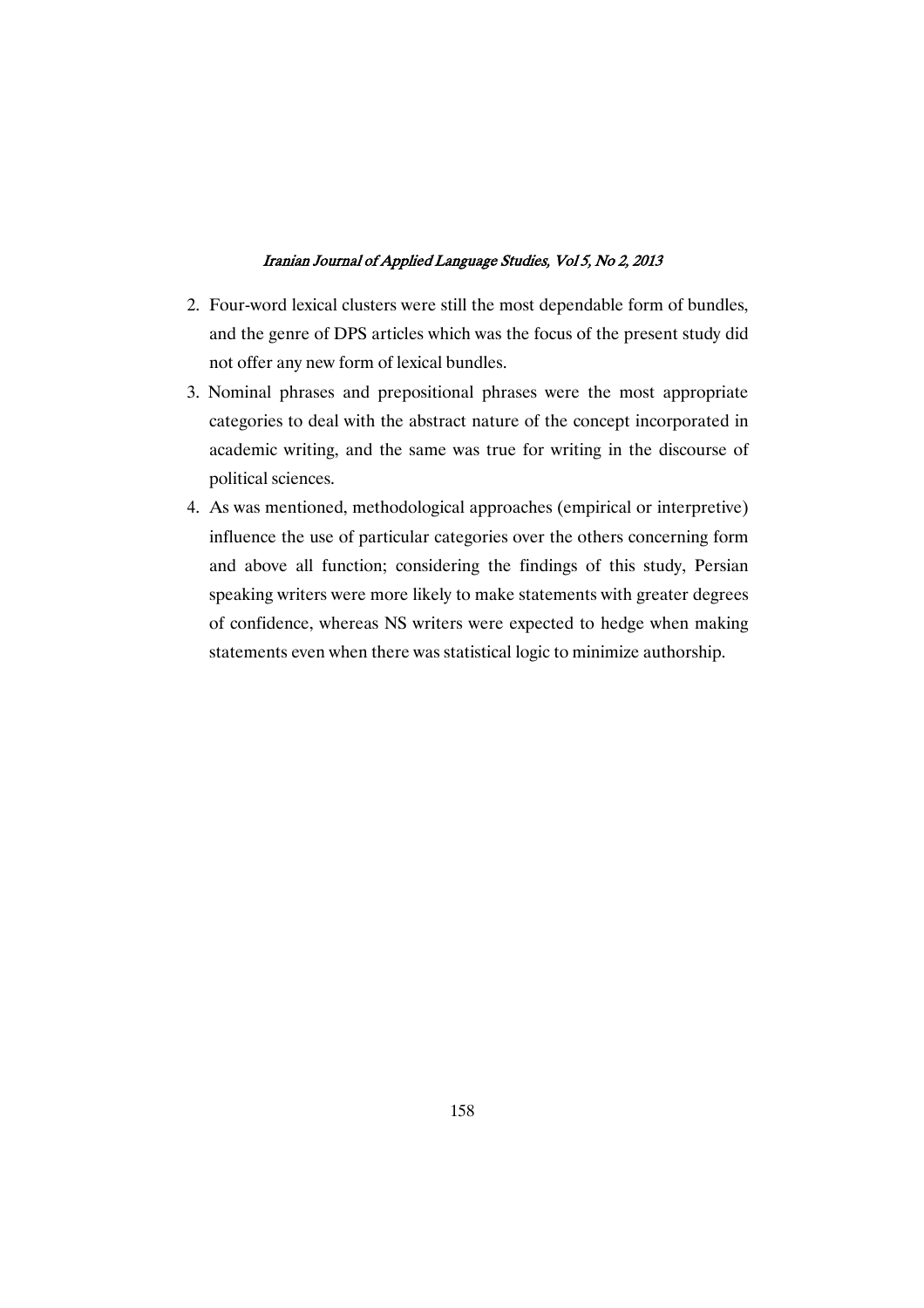### References

- Altenberg, B. (1998). On the phraseology of spoken English: The evidence of recurrent word-combinations. In A. P. Cowie (Ed.), Phraseology: Theory, analysis and applications (pp. 101–122). Oxford: Oxford University Press.
- Anthony, L. (2004). AntConc: <sup>A</sup> Learner and Classroom Friendly, Multi-Platform Corpus Analysis Toolkit. Center for English Language Education in Science and Engineering School of Science and Engineering, Waseda University, 3-4-1 Okubo, Shinjuku-ku, Tokyo 169-8555, Japan.
- Ari, O. (2006). Review of three software programs designed to identify lexical bundles. Language Learning and Technology, 30-37, Georgia State University, USA.
- Baradaran, A., & Sarfarazi, B. (2011). The impact of scaffolding on the Iranian EFL learners' English academic writing. Australian Journal of Basic and Applied Sciences, <sup>5</sup>(12), 2265-2273.
- Biber, D. (2006). University language: <sup>A</sup> corpus-based study of spoken and written registers. Amsterdam: John Benjamins.
- Biber, D., Conrad, S., & Cortes, V. (2004). If you look at …: lexical bundles in university teaching and textbooks. Applied Linguistics <sup>25</sup>(3), 371- 405.
- Biber, D., F. Barbieri. (2007). Lexical bundles in university spoken and written registers. English for Specific Purposes, <sup>26</sup>(3), 263-286.
- Biber, D., Johansson, S., Leech, G., Conrad, S., & Finegan, E. (1999). Longman grammar of spoken and written English. London: Longman.
- Brown, C. L. (2007). Strategies for making social studies texts more comprehensible for English-language learners. The Social Studies, (September-October), 185-188.
- Brown, H. D. (1994). Teaching by principles: An interactive approach to language pedagogy. New Jersey: Prentice Hall Regents.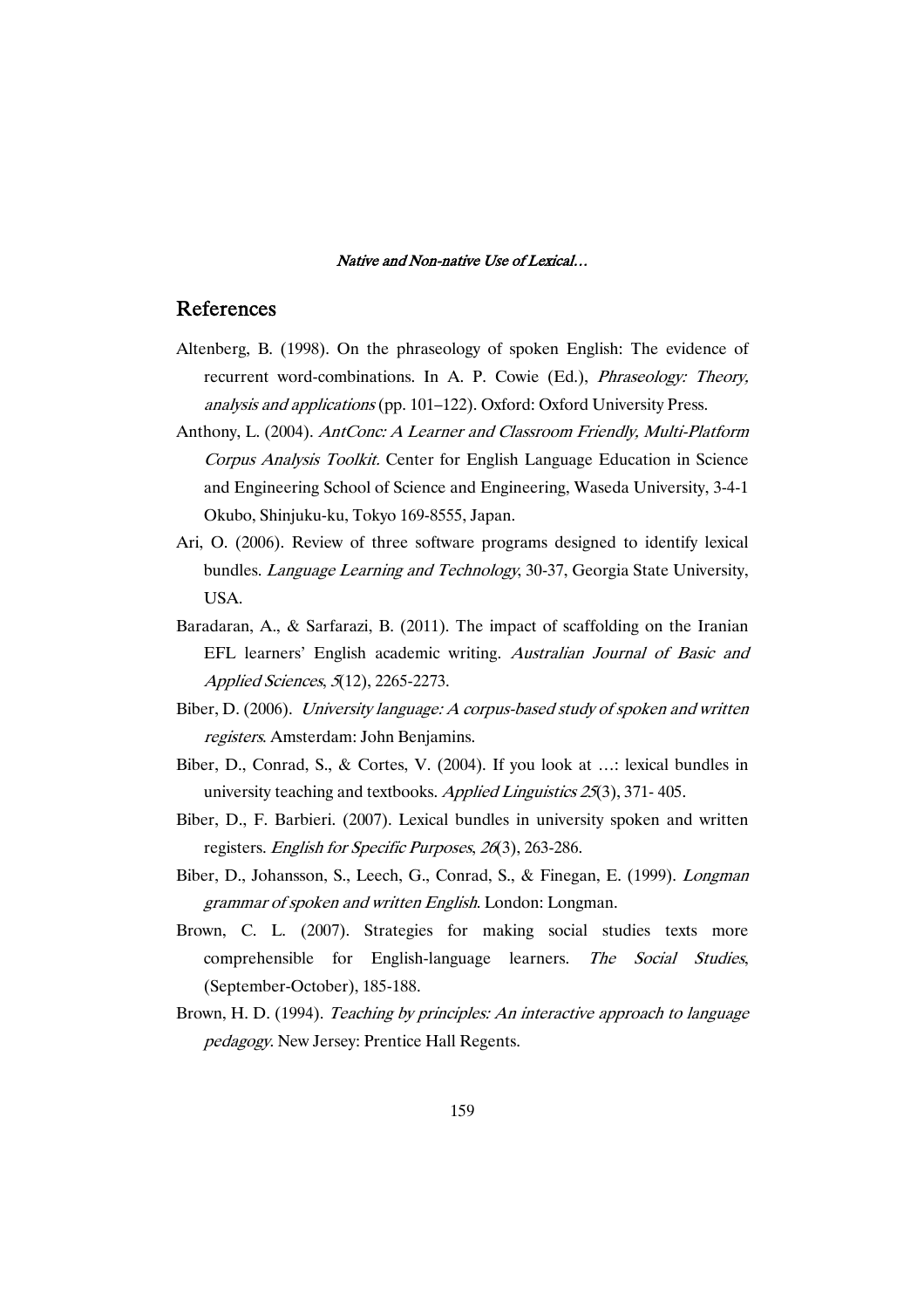- Byrd, P., & Coxhead, A. (2010). On the other hand: lexical bundles in academic writing and in the teaching of EAP. Papers in TESOL, University of Sydney, Australia.
- Chaudron, C., & Richards, J. (1986). The effect of discourse markers on the comprehension of lectures. Applied Linguistics, 7(2), 113-127.
- Chen, Y., & Baker, P. (2010). Lexical bundles in L1 and L2 academic writing. Special Issue on Technology and Learning Vocabulary, University of Lancaster, England.
- Cheng, W. (2007). Concgramming: A Corpus-Driven Approach to Learning the Phraseology of Discipline-Specific Texts. CORELL: Computer Resources for Language Learning, <sup>1</sup>, 22-35.
- Cortes, V. (2004). Lexical bundles in published and student disciplinary writing: Examples from history and biology. English for Specific Purposes, Department of English, Iowa State University, 203 Ross Hall, Ames, IA 50014, USA.
- Cortes, V. (2006). Teaching lexical bundles in the disciplines: An example from a writing intensive history class. *Linguistics and Education*, (17), 391-406.
- Erman, B. (2007). Cognitive processes as evidence of the idiom principle. International Journal of Corpus Linguistics, <sup>12</sup>(1), 25-53.
- Firth, J. R. (1951). Modes of meaning. Essays and Studies (The English Association), 118-149.
- Flowerdew, L. (2005). An integration of corpus-based and genre-based approaches to text analysis in EAP/ESP: Countering criticisms against corpus-based methodologies. English for Specific Purposes, <sup>24</sup>, 321-332.
- Gibbons, M. T. (2006). Hermeneutics, political inquiry, and practical reason: an evolving challenge to political science. American Political Science Review, 100(4), 563-571.
- Giles, M. W., & Garand, J. C. (2007). Ranking political science journals: Reputational and citational approaches. Political Science & Politics,  $40(4)$ , 741-751.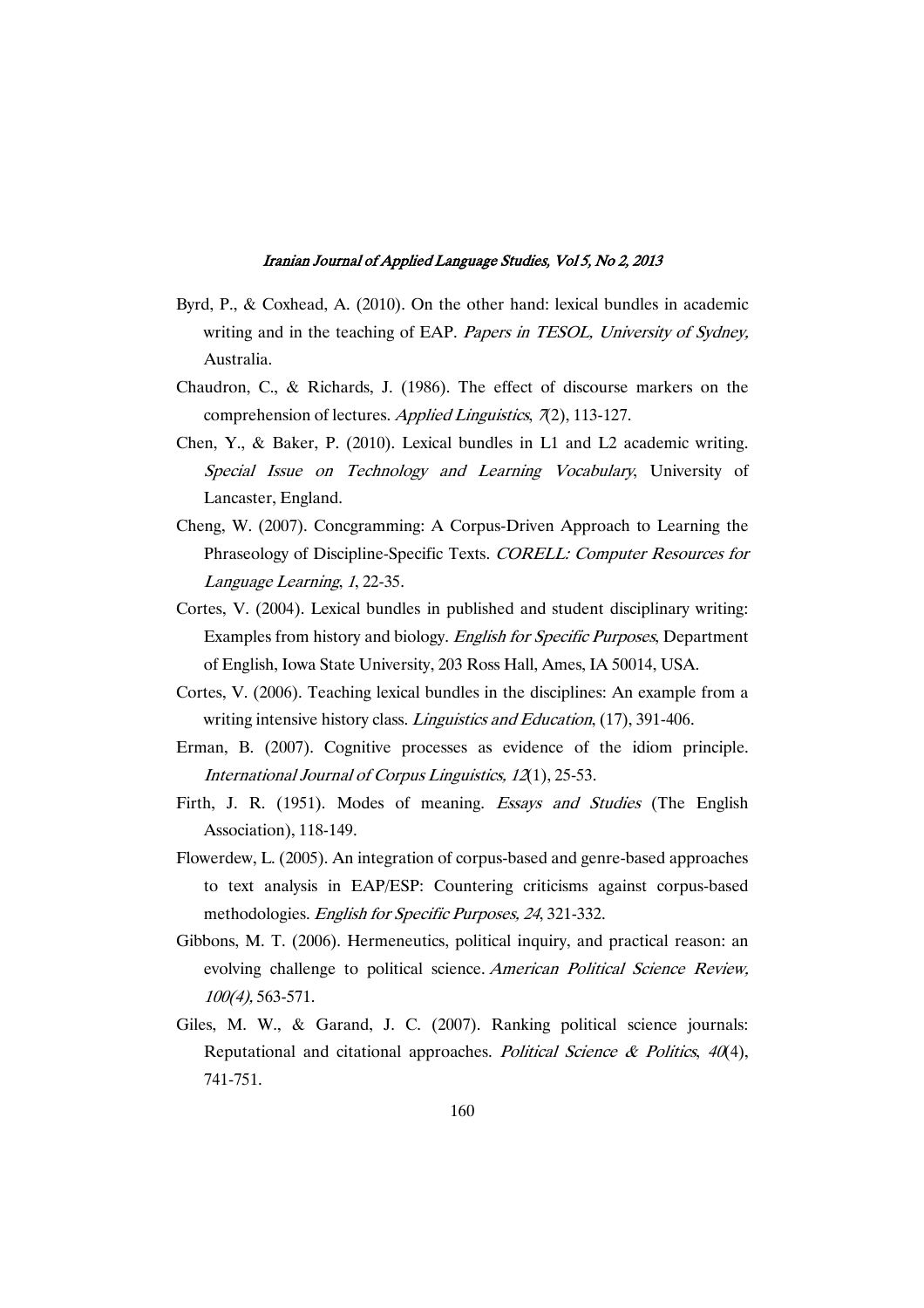- Grabe, W., & Kaplan, R. (1996). Theory and practice of writing: An applied linguistic perspective. New York: Longman.
- Haswell, R. (1991). Gaining ground in college writing: Tales of development and interpretation. Dallas: Southern, Methodist University Press.
- Hix, S. (2004). A global ranking of political science departments. Political Studies Review, <sup>2</sup>(3), 293–313.
- Hoey, M. (1991). Patterns of lexis in text. Oxford: Oxford University Press. England.
- Hoey, M. (2005). Lexical priming: <sup>A</sup> new theory of words and language. London: Routledge.
- Hyland, K. (2008). As can be seen: Lexical bundles and disciplinary variation. Center of Academic and Professional Literacies, Institute of Education, University of London, 20 Bedford Way, London WC1H 0AL, United Kingdom.
- Hyland, K. (2008). Academic clusters: text patterning in published and postgraduate writing. Journal of Applied Linguistics, <sup>18</sup>(1), 41-62.
- Jalali, H., EslamiRaskh, A., & TavangarRizi, M. (2008). Lexical bundles and intradisciplinary variation: The case of applied linguistics. Iranian Journal of Language Studies, <sup>2</sup>(4), 447- 484.
- Jalali, H., EslamiRaskh, A., &TavangarRizi, M. (2009). Anticipatory 'it' lexical bundles: A comparative study of student and Published writing in applied linguistics. Iranian Journal of Language Studies, 177- 194.
- Kubota, R., & Lehner, A. (2004). Toward critical contrastive rhetoric. Journal of Second Language Writing, <sup>13</sup>, 7-27.
- Kumaravadivelu, B. (2001). Toward a postmethod pedagogy. TESOL Quarterly, <sup>35</sup>(4), 537-560.

Jespersen, O. (1924). The philosophy of grammar. Allen & Unwin, London.

Juknevičien, R. (2009). Lexical Bundles in learner language: Lithuanian learners vs. native speakers. KALBOTYRA, 61(3), 1-12.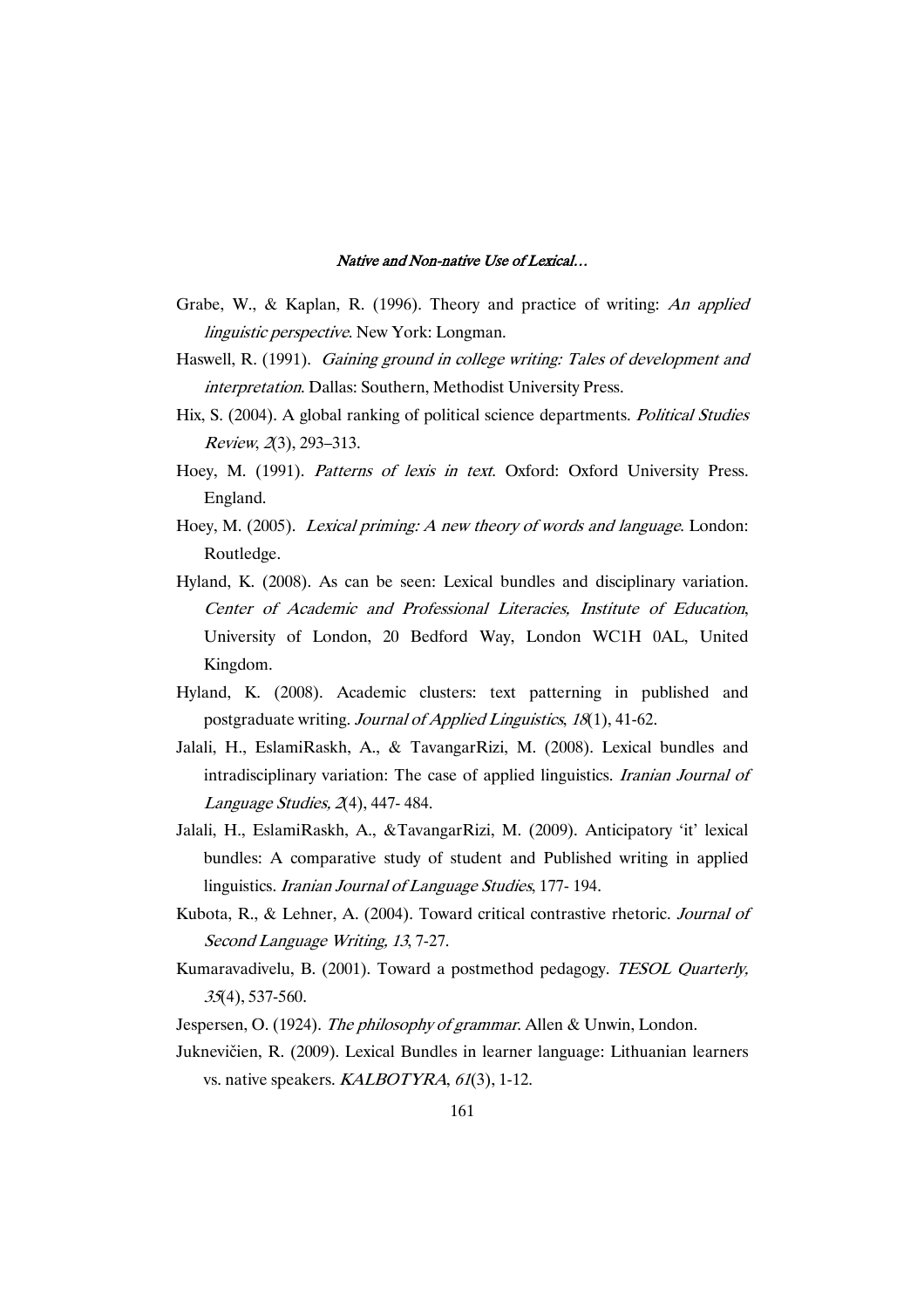- Laane, M. (2011). Lexical bundles in engineering research articles. 10th International Symposium, Topical Problems in the Field of Electrical and Power Engineering "Pärnu, Estonia, January 10-15, Tallinn University of Technology.
- Moon, R. (1998). Fixed expressions and idioms in English: <sup>A</sup> corpus-based approach. Oxford: Clarendon Press. London.
- Nattinger, J., & DeCarrico, J. (1992). Lexical phrases and language teaching. Oxford: OUP.
- Neely, E., & Cortes, V. (2009). <sup>A</sup> little bit about: Analyzing and teaching lexical bundles in academic lectures. Language Value, Georgia State University, USA
- Nekrasova, T., M. (2009). English L1 and L2 Speakers' Knowledge of Lexical Bundles. Language Learning Journal, <sup>59</sup>(3), 647-686.
- Pang, W. (2010). Lexical bundles and the construction of an academic voice: A pedagogical perspective. British Columbia Institute of Technology, Asian EFL Journal Professional Teaching Articles, 47.
- Pawley, A., & Syder, F. H. (1983). Two puzzles for linguistic theory: Native like selection and native like fluency. In J. C. Richards & R.W. Schmidt (Eds.), Language and Communication (pp. 191-230). London: Longman.
- Ping, P. (2009). A study on the use of four-word lexical bundles in argumentative essays by Chinese English majors: A comparative study based on WECCL and LOCNESS. CELEA Journal (Bimonthly), <sup>32</sup>(3).
- Rafiee, M., & Tavakoli, M. (2011). Structural Analysis of Lexical Bundles Across Two Types of English News Papers Edited by Native and Non-native speakers. MJAL, <sup>3</sup>(2), 218-236.
- Sinclair, J. (1991). Corpus, concordance, collocation: describing English language. Oxford: Oxford University Press.
- Sinclair, J. M. (1999). The lexical item, in E. Weigand (Ed.) Contrastive Lexical Semantics. Amsterdam: John Benjamins.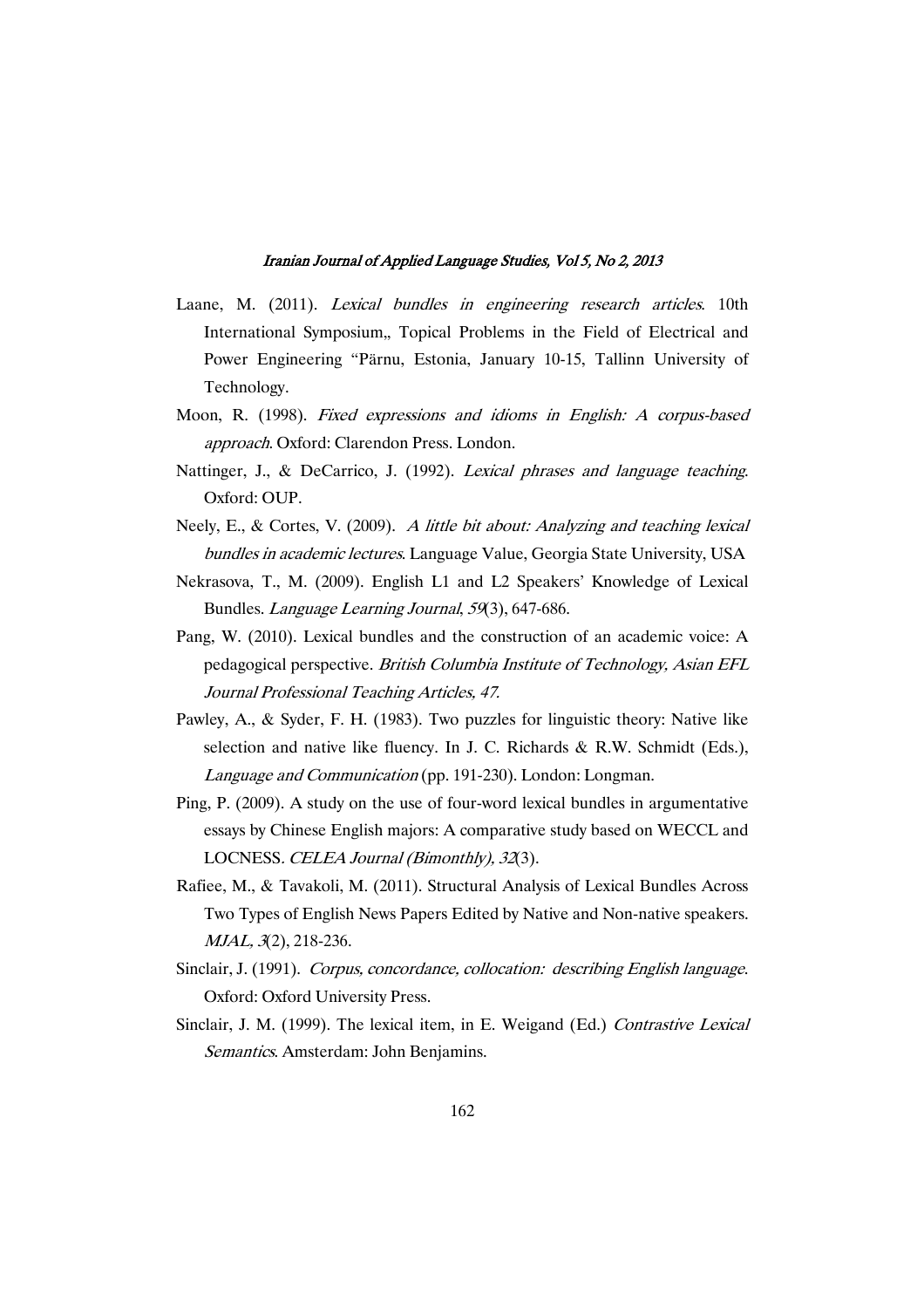- VahidDastjerdi, H. & Rafiee, M. (2010). Corpus study of lexical bundles: Journalistic discourse in focus. The Asian ESP Journal, 7(3), 59-78.
- Van Manen, M. (1997). Researching lived experience: Human science for an action sensitive pedagogy. London, ON: The Althouse Press.
- Wray, A. (2002). Formulaic language and the lexicon. Cambridge: Cambridge University Press.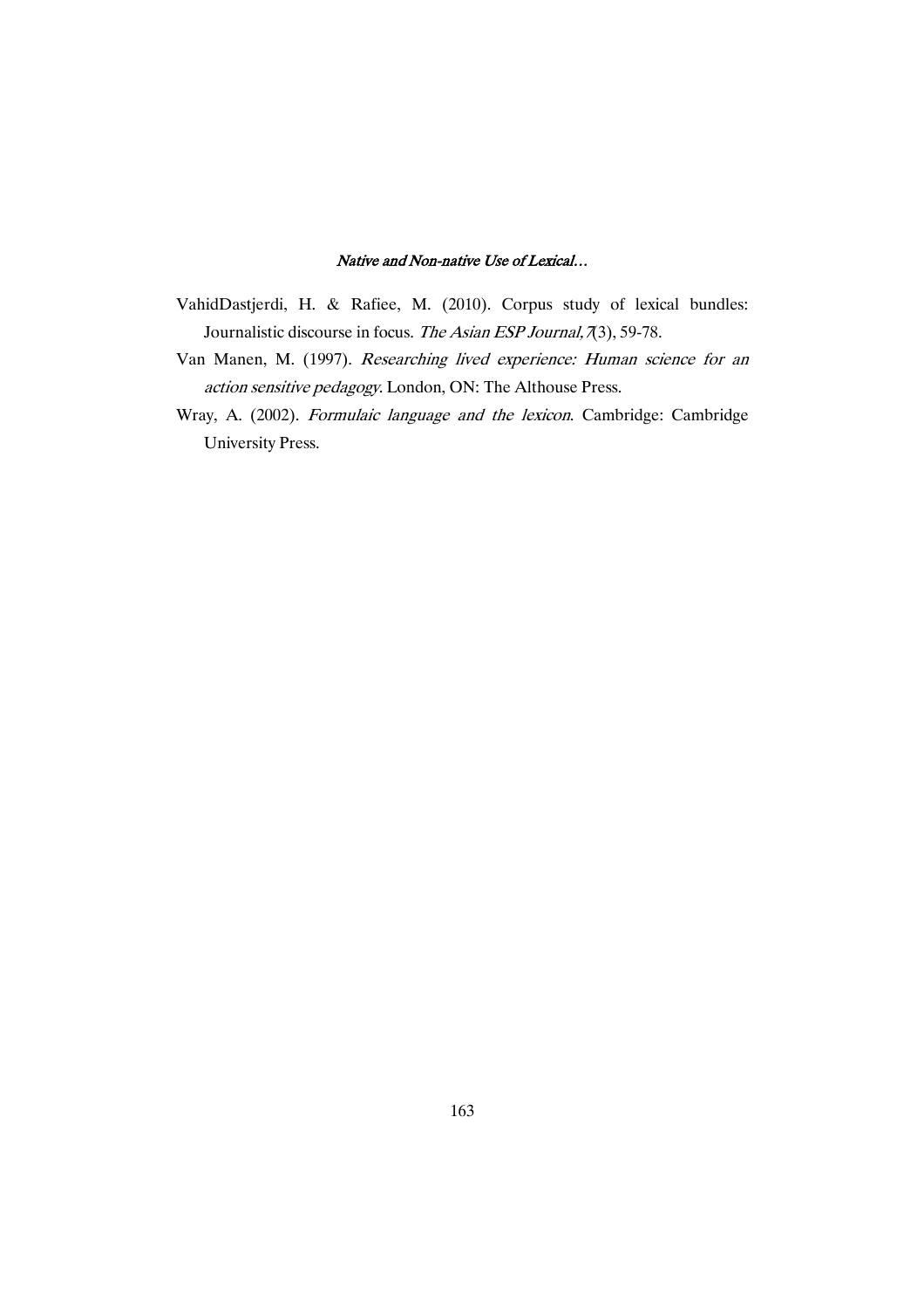# AppendixA

| N Freq Lexical Bundles                                   | N Freq               | <b>Lexical Bundles</b>          | N Freq                         | <b>Lexical Bundles</b>          |
|----------------------------------------------------------|----------------------|---------------------------------|--------------------------------|---------------------------------|
| 13<br>the nature of the<br>$\mathbf{1}$                  | 61<br>$\overline{4}$ | annual meeting of the           | 3<br>120                       | extent to which a               |
| 12<br>2<br>at the same time                              | 62<br>$\overline{4}$ | are likely to be                | $\overline{3}$<br>121          | for a number of                 |
| 3<br>12<br>in the case of                                | 63<br>$\overline{4}$ | as in the case                  | $\overline{\mathbf{3}}$<br>122 | for a variety of                |
| in the united states<br>$\overline{4}$<br>11             | 64<br>$\overline{4}$ | at one point in                 | 3<br>123                       | for many of the                 |
| 5<br>11<br>on the basis of                               | 65<br>$\overline{4}$ | be thought of as                | 3<br>124                       | for their helpful comments      |
| 6<br>10<br>as well as the                                | 66<br>$\overline{4}$ | but it is not                   | 125<br>3                       | has no effect on                |
| 7<br>10<br>in terms of the                               | 67<br>$\overline{4}$ | by far the most                 | 3<br>126                       | I am grateful to                |
| 8<br>10<br>in the context of                             | 68<br>$\overline{4}$ | can be used to                  | 3<br>127                       | in any of the                   |
| 9<br>10<br>the extent to which                           | 69<br>$\overline{4}$ | each of the three               | 3<br>128                       | in each of the                  |
| 9<br>10<br>a large number of                             | 70<br>$\overline{4}$ | for the most part               | 3<br>129                       | in order to win                 |
| 9<br>on the other hand<br>11                             | $\overline{4}$<br>71 | important to note that          | 130<br>3                       | in the area of                  |
| 8<br>12<br>are more likely to                            | 72<br>$\overline{4}$ | in a series of                  | 3<br>131                       | in the house of                 |
| 8<br>as a function of<br>13                              | 73<br>$\overline{4}$ | in addition to the              | $\overline{3}$<br>132          | in the last column              |
| 8<br>fit of the model<br>14                              | 74<br>$\overline{4}$ | in the face of                  | 133<br>$\overline{3}$          | in the next section             |
| 8<br>it is important to<br>15                            | 75<br>$\overline{4}$ | in the first row                | 134<br>3                       | in the previous section         |
| 8<br>the size of the<br>16                               | 76<br>$\overline{4}$ | in the number of                | $\overline{\mathbf{3}}$<br>135 | in the second column            |
| $7\phantom{.0}$<br>17<br>a special case of               | 77<br>$\overline{4}$ | in the set of                   | 3<br>136                       | in the us                       |
| $7\phantom{.0}$<br>department of political science<br>18 | 78<br>$\overline{4}$ | in this case the                | 3<br>137                       | in this paper we                |
| for a discussion of<br>19<br>7                           | 79<br>$\overline{4}$ | is assumed to be                | 138<br>3                       | is equal to the                 |
| $7\phantom{.0}$<br>it is useful to<br>20                 | 80<br>$\overline{4}$ | it is difficult to              | 139<br>3                       | is important to note            |
| $\overline{7}$<br>one of the most<br>21                  | $\overline{4}$<br>81 | levels of political information | $\overline{3}$<br>140          | is not the case                 |
| $7\phantom{.0}$<br>the degree to which<br>22             | 82<br>$\overline{4}$ | may be interpreted as           | 141 3                          | is proportional to the          |
| $7\phantom{.0}$<br>the magnitude of the<br>23            | 83<br>$\overline{4}$ | more likely to be               | 142 3                          | it is also possible             |
| $\overline{7}$<br>to the extent that<br>24               | 84<br>$\overline{4}$ | of political science vol        | 143 3                          | it is possible that             |
| 25<br>- 6<br>in the presence of                          | 85<br>$\overline{4}$ | of the impact of                | 144 3                          | last column of table            |
| of the dependent variable<br>26<br>6                     | 86<br>$\overline{4}$ | of the relationship between     | 145 3                          | of a set of                     |
| the assumption that the<br>27<br>6                       | 87<br>$\overline{4}$ | one point in time               | 146 3                          | of the house of                 |
| the effect of a<br>28<br>6                               | 88<br>$\overline{4}$ | our discussion of the           | 147 3                          | of the independent variables    |
| 29<br>6<br>the end of the                                | 89<br>$\overline{4}$ | political science vol no        | 148 3                          | of the most important           |
| 30<br>6<br>the impact of the                             | 90<br>$\overline{4}$ | that the effects of             | 149 3                          | of the national election        |
| the study of political<br>31<br>6                        | 91<br>$\overline{4}$ | the core of the                 | 150 3                          | of the paper is                 |
| to the study of<br>32<br>6                               | 92<br>$\overline{4}$ | the effect of the               | 151 3                          | of the public s                 |
| - 6<br>we would like to<br>33                            | 93<br>$\overline{4}$ | the importance of the           | 152 3                          | of the university of            |
| 5<br>34<br>a great deal of                               | 94<br>$\overline{4}$ | the increase in the             | 153 3                          | of this paper is                |
| 35<br>5<br>American journal of political                 | 95<br>$\overline{4}$ | the results for the             | 154 3                          | on the one hand                 |
| 5<br>are presented in table<br>36                        | 96<br>$\overline{4}$ | the ways in which               | 155 3                          | one of the best                 |
| 5<br>can be thought of<br>37                             | 97<br>$\overline{4}$ | to the problem of               | 156 3                          | or to put it                    |
| .5<br>for each of the<br>38                              | 98<br>$\overline{4}$ | to the use of                   | 157 3                          | ordinary least squares of       |
| 5<br>39<br>in the form of                                | 99<br>$\overline{4}$ | we do not have                  | 158 3                          | political science university of |
| 5<br>40<br>in the sense that                             | 100 4                | with a discussion of            | 159 3                          | presented at the annual         |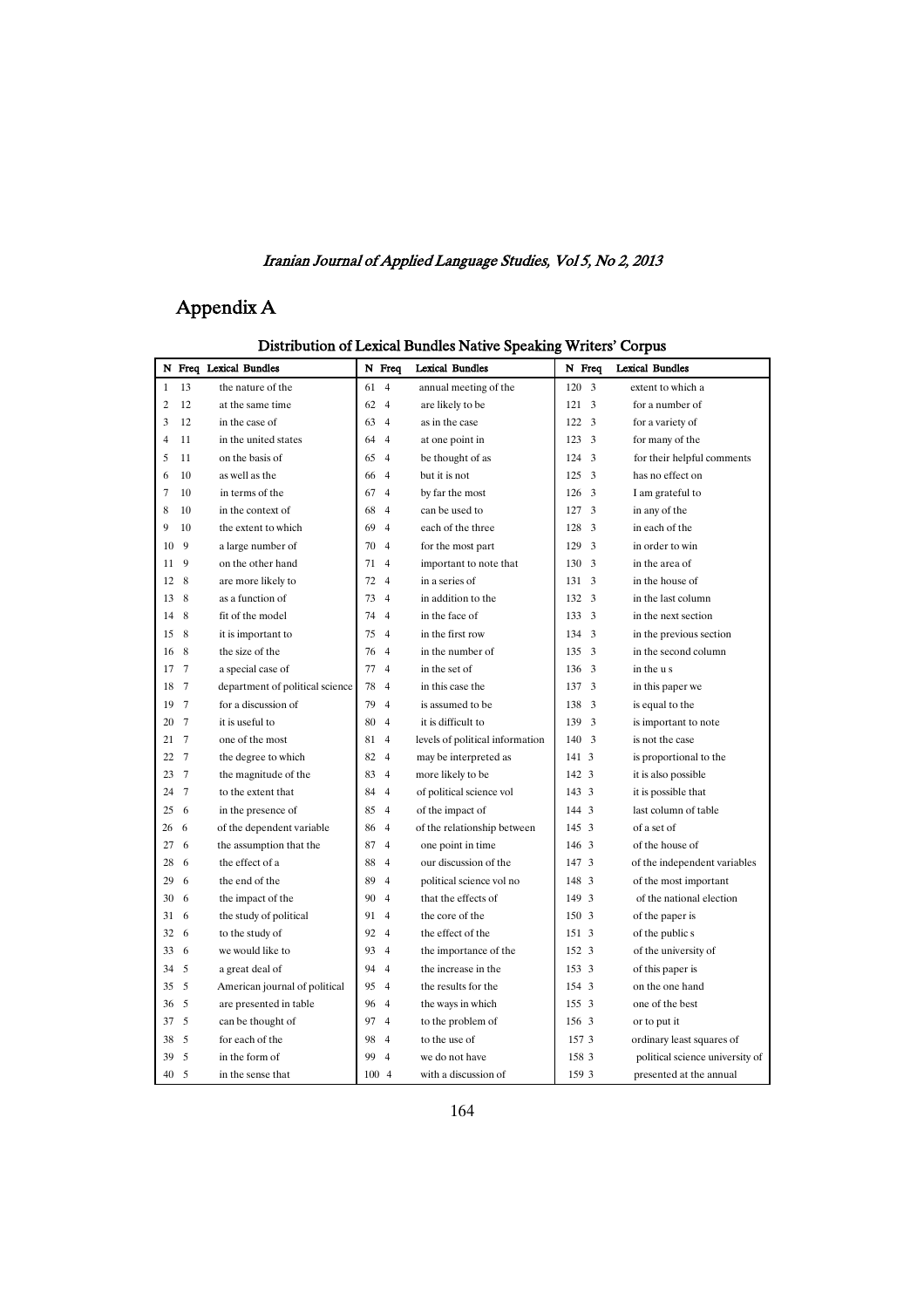| 41 5                 | in this section we             | 1013             | a large proportion of      | 160.3         | should come as no                |
|----------------------|--------------------------------|------------------|----------------------------|---------------|----------------------------------|
| 42<br>- 5            | is one of the                  | 102 3            | a number of reasons        | 161 3         | since there is no                |
| 5<br>43              | journal of political science   | 103 3            | a time varying covariate   | 162 3         | state university of new          |
| 5<br>44              | of California Los Angeles      | 104 3            | also more likely to        | $163 \quad 3$ | statistically significant at the |
| 5<br>45              | of the number of               | 105, 3           | and there is no            | $164 - 3$     | take into account the            |
| -5<br>46             | professor of political science | 106 <sub>3</sub> | are based on the           | 165, 3        | that it can be                   |
| 5<br>47              | the baseline hazard function   | 107.3            | as a consequence of        | 166 3         | that the number of               |
| 5<br>48              | the case of the                | 108 3            | as a result of             | 167, 3        | the annual meeting of            |
| 5<br>49              | the discussion of the          | 109.3            | as a set of                | 168 3         | the basis of this                |
| 5<br>50              | the effects of the             | 110 3            | as can be seen             | 169 3         | the coefficient for the          |
| 5<br>51              | the fit of the                 | 111 3            | as the number of           | 170.3         | the context of a                 |
| 52<br>- 5            | the house of representatives   | 112.3            | as well as to              | 171, 3        | the distribution of the          |
| 53<br>.5             | the strength of the            | 113 3            | at the annual meeting      | 172 3         | the fact that the                |
| -5<br>54             | through the use of             | 114 3            | at the end of              | 173 3         | the first is that                |
| 55<br>-5             | university of California los   | 115 3            | be interpreted as the      | 174 3         | the goal is to                   |
| $\sim$<br>56         | we find that the               | 116 3            | but there is no            | 175 3         | the last column of               |
| 57<br>$\overline{4}$ | a change in the                | 117.3            | by the university of       | 176 3         | the limiting case of             |
| 58<br>$\overline{4}$ | a discussion of the            | 118 3            | can be expressed as        | 177 3         | the presence of a                |
| 59<br>$\overline{4}$ | a function of the              | 119 3            | estimates are presented in | 178 3         | the problem is that              |
|                      |                                |                  |                            |               |                                  |
|                      |                                |                  |                            |               |                                  |